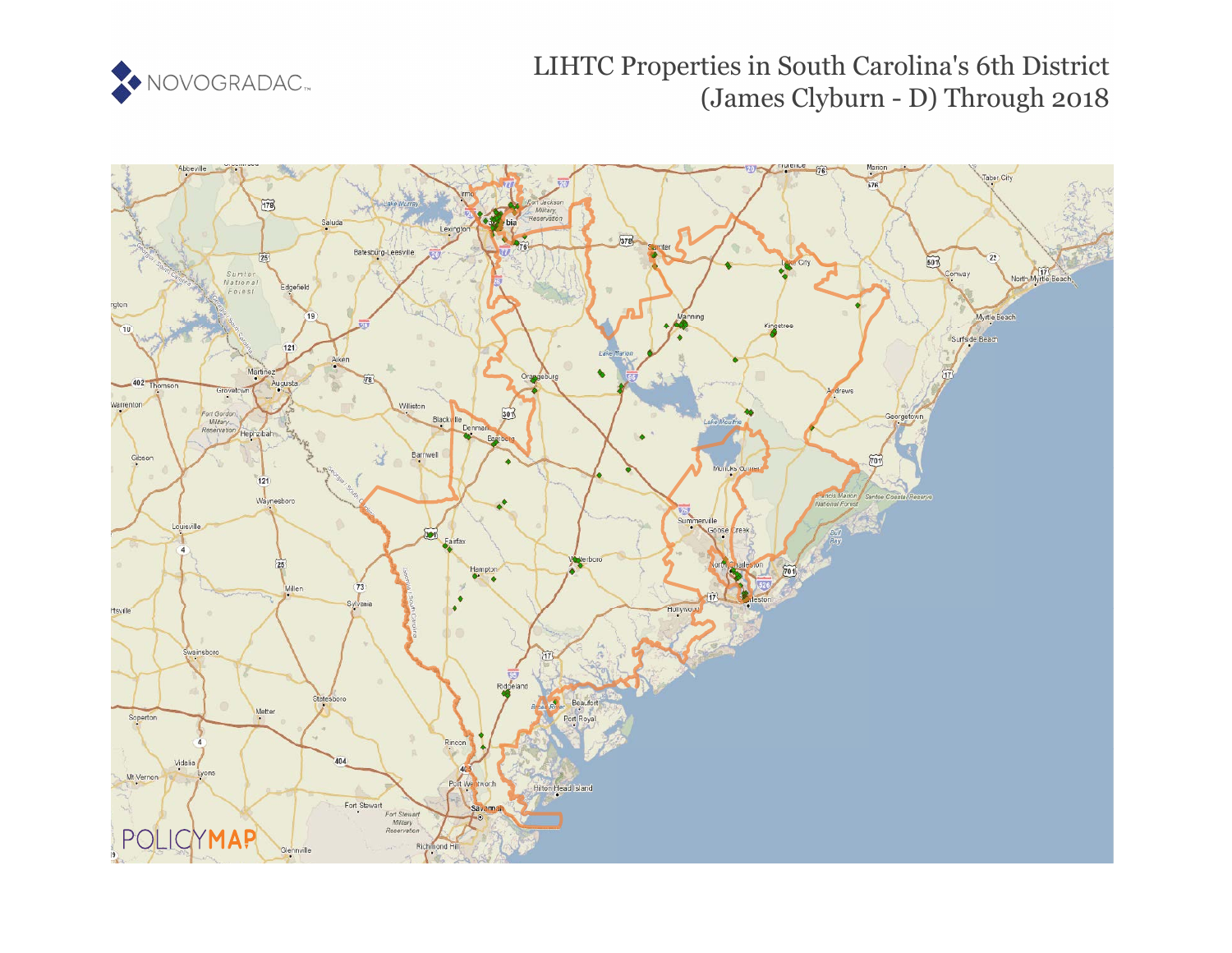| <b>Project Name</b>                             | <b>Address</b>                                        | City                              | <b>State</b> | <b>Zip Code</b> | Nonprofit<br><b>Sponsor</b> | <b>Allocation</b><br>Year | <b>Annual</b><br><b>Allocated</b><br><b>Amount</b> | <b>Year Placed</b><br>in Service | <b>Construction Type</b> | <b>Total</b><br><b>Units</b> | Low<br><b>Income</b><br><b>Units</b> | <b>Rent or</b><br><b>Income</b><br><b>Ceiling</b> | <b>Credit</b><br><b>Percentage</b>   | Tax-<br><b>Exempt</b><br><b>Bond</b> | <b>HUD Multi-Family</b><br><b>Financing/Rental</b><br><b>Assistance</b> |
|-------------------------------------------------|-------------------------------------------------------|-----------------------------------|--------------|-----------------|-----------------------------|---------------------------|----------------------------------------------------|----------------------------------|--------------------------|------------------------------|--------------------------------------|---------------------------------------------------|--------------------------------------|--------------------------------------|-------------------------------------------------------------------------|
| <b>HAMPTON PLACE</b>                            | <b>801 WADE</b><br><b>HAMPTON</b><br><b>BOULEVARD</b> | <b>HAMPTON</b>                    | ${\rm SC}$   | 29924           | $\mathbf{N}\mathbf{o}$      | 1987                      | \$50,097                                           | 1987                             | New Construction         | 40                           | 40                                   | 60% AMGI                                          | $70\,\%$ present $\,$ No value       |                                      | $\rm No$                                                                |
| <b>LAKELAND APTS</b>                            | 8783 OLD<br><b>NUMBER SIX</b><br><b>HWY</b>           | <b>SANTEE</b>                     | ${\rm SC}$   | 29142           | No                          | 1987                      | \$31,088                                           | 1987                             | New Construction         | 24                           | 24                                   | 60% AMGI                                          | $70$ % present $\,$ No $\,$<br>value |                                      | $\rm No$                                                                |
| <b>WINFIELD APTS II</b>                         | 129 BOWMAN ST HARLEYVILLE                             |                                   | ${\rm SC}$   | 29448           | $\mathbf{N}\mathbf{o}$      | 1987                      | \$22,968                                           | 1987                             | New Construction         | 16                           | ${\bf 16}$                           | 60% AMGI                                          | $30$ % present $_{\rm{No}}$          |                                      | $\rm No$                                                                |
| 1016-1018 OAK ST                                | <b>1016 OAK ST</b>                                    | <b>COLUMBIA</b>                   | ${\rm SC}$   | 29205           | $\rm No$                    | 1988                      | \$3,299                                            | 1988                             | Acquisition and Rehab 2  |                              | $\boldsymbol{2}$                     | 60% AMGI                                          | $70\,\%$ present $\,$ No value       |                                      | $\rm No$                                                                |
| 16 1/2 MORRIS ST                                | 16 MORRIS ST                                          | CHARLESTON                        | ${\rm SC}$   | 29403           | $\mathbf{N}\mathbf{o}$      | 1988                      | \$4,311                                            | 1988                             | Acquisition and Rehab 2  |                              | $\boldsymbol{2}$                     | 60% AMGI                                          | $70\,\%$ present $\,$ No value       |                                      | $\mathbf{N}\mathbf{o}$                                                  |
| <b>16 KRACKE ST</b>                             | <b>16 KRACKE ST</b>                                   | CHARLESTON                        | <b>SC</b>    | 29403           | No                          | 1988                      | \$2,059                                            | 1988                             | Acquisition and Rehab 1  |                              | $\mathbf{1}$                         | 60% AMGI                                          | $70\,\%$ present $\,$ No value       |                                      | $\rm No$                                                                |
| 21 AMHERST ST                                   | 21 AMHERST ST CHARLESTON                              |                                   | <b>SC</b>    | 29403           | No                          | 1988                      | \$11,903                                           | 1988                             | Acquisition and Rehab 4  |                              | $\boldsymbol{4}$                     | 60% AMGI                                          | $70\,\%$ present $\,$ No value       |                                      | $\rm No$                                                                |
| <b>3 HAMDEN ST</b>                              | 3 HAMPDEN CT CHARLESTON                               |                                   | SC           | 29403           | No                          | 1988                      | \$10,753                                           | 1988                             | Acquisition and Rehab 4  |                              | $\overline{4}$                       | 60% AMGI                                          | $70\,\%$ present $\,$ No value       |                                      | $\rm No$                                                                |
| OLD PARK ROAD - 4322 4322B OLD<br>A & B         | PARK RD                                               | <b>NORTH</b><br><b>CHARLESTON</b> | SC           | 29405           | No                          | 1988                      | \$2,511                                            | 1988                             | Acquisition and Rehab 2  |                              | $\boldsymbol{2}$                     | 60% AMGI                                          | $70\,\%$ present $\,$ No value       |                                      | $\mathbf{N}\mathbf{o}$                                                  |
| 4328 OLD PARK RD                                | 4328 OLD PARK NORTH<br>RD                             | <b>CHARLESTON</b>                 | SC           | 29405           | No                          | 1988                      | \$1,486                                            | 1988                             | Acquisition and Rehab 1  |                              | $\mathbf{1}$                         | 60% AMGI                                          | $70\,\%$ present $_{\rm{No}}$        |                                      | No                                                                      |
| <b>FAIRFAX GARDENS</b><br>APTS II               | 401 SALUDA<br>AVE S                                   | <b>FAIRFAX</b>                    | SC           | 29827           | No                          | 1987                      | \$24,534                                           | 1988                             | <b>New Construction</b>  | 20                           | 20                                   | 60% AMGI                                          | $30$ % present $\,$ No value         |                                      | $\mathbf{N}\mathbf{o}$                                                  |
| <b>KING &amp; BRATTON</b><br><b>STREET APTS</b> | 2522 BRATTON<br><b>STREET</b>                         | <b>COLUMBIA</b>                   | ${\bf SC}$   | 29205           | No                          | 1988                      | \$9,472                                            | 1988                             | Acquisition and Rehab 8  |                              | ${\bf 8}$                            | $60\%$ AMGI                                       | $70\,\%$ present $\,$ No value       |                                      | No                                                                      |
| MARY & SOUTH ST<br><b>APTS</b>                  | 38 MARY ST                                            | <b>CHARLESTON</b>                 | <b>SC</b>    | 29403           | No                          | 1988                      | \$9,987                                            | 1988                             | Acquisition and Rehab 6  |                              | $\boldsymbol{6}$                     | 60% AMGI                                          | $70\,\%$ present $\,$ No value       |                                      | No                                                                      |
| <b>MAYBELLE COURT</b>                           | 1 MAYBELLE CT COLUMBIA                                |                                   | ${\rm SC}$   | 29204           | No                          | 1988                      | \$37,018                                           | 1988                             | Acquisition and Rehab 20 |                              | 20                                   | 60% AMGI                                          | $70\,\%$ present $\,$ No value       |                                      | No                                                                      |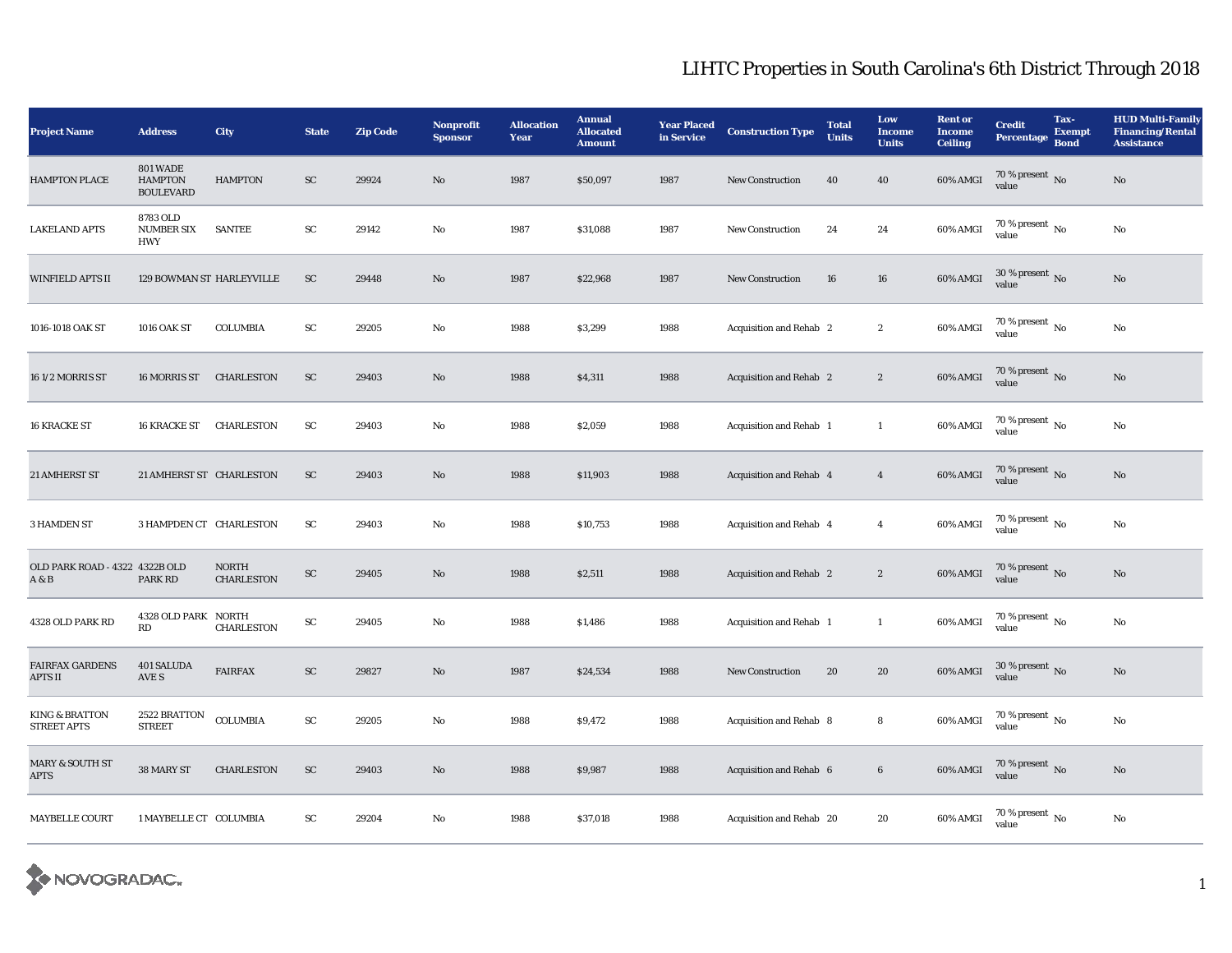| <b>Project Name</b>                                              | <b>Address</b>                                     | City              | <b>State</b> | <b>Zip Code</b> | <b>Nonprofit</b><br><b>Sponsor</b> | <b>Allocation</b><br>Year | <b>Annual</b><br><b>Allocated</b><br><b>Amount</b> | <b>Year Placed<br/>in Service</b> | <b>Construction Type</b>  | <b>Total</b><br><b>Units</b> | Low<br><b>Income</b><br><b>Units</b> | <b>Rent or</b><br><b>Income</b><br><b>Ceiling</b> | <b>Credit</b><br><b>Percentage</b> | Tax-<br><b>Exempt</b><br><b>Bond</b> | <b>HUD Multi-Family</b><br><b>Financing/Rental</b><br><b>Assistance</b> |
|------------------------------------------------------------------|----------------------------------------------------|-------------------|--------------|-----------------|------------------------------------|---------------------------|----------------------------------------------------|-----------------------------------|---------------------------|------------------------------|--------------------------------------|---------------------------------------------------|------------------------------------|--------------------------------------|-------------------------------------------------------------------------|
| <b>MCCALISTER</b><br><b>DEVELOPMENT</b>                          | 1716 OGDEN ST COLUMBIA                             |                   | <b>SC</b>    | 29204           | No                                 | 1988                      | \$13,345                                           | 1988                              | <b>New Construction</b>   | $\overline{4}$               | $\overline{4}$                       | $60\%$ AMGI                                       | $70\,\%$ present $\,$ No value     |                                      | No                                                                      |
| OGDEN STREET ASSOC 1716 OGDEN ST COLUMBIA                        |                                                    |                   | <b>SC</b>    | 29204           | No                                 | 1988                      | \$13,345                                           | 1988                              | <b>New Construction</b>   | $\overline{4}$               | $\overline{4}$                       | 60% AMGI                                          | $70\,\%$ present $\,$ No value     |                                      | $\mathbf {No}$                                                          |
| PAGE DEVELOPMENT 1107 PAGE ST                                    |                                                    | <b>COLUMBIA</b>   | <b>SC</b>    | 29205           | $\rm No$                           | 1988                      | \$26,624                                           | 1988                              | <b>New Construction</b>   | $\overline{4}$               | $\overline{4}$                       | 60% AMGI                                          | $70\,\%$ present $_{\rm{No}}$      |                                      | No                                                                      |
| QUAD DEVELOPMENT <sup>1730</sup> PINEHURST RD COLUMBIA           |                                                    |                   | ${\bf SC}$   | 29204           | No                                 | 1988                      | \$13,210                                           | 1988                              | <b>New Construction</b>   | $\overline{4}$               | $\boldsymbol{4}$                     | 60% AMGI                                          | $70\,\%$ present $_{\rm{No}}$      |                                      | $\mathbf {No}$                                                          |
| SHAW & WATER STREET 3837 SHAW ST COLUMBIA                        |                                                    |                   | ${\rm SC}$   | 29203           | $\rm No$                           | 1988                      | \$7,350                                            | 1988                              | Acquisition and Rehab 10  |                              | $10\,$                               | 60% AMGI                                          | $70\,\%$ present $\,$ No value     |                                      | $\rm No$                                                                |
| <b>COLONY APTS</b>                                               | 3545 W<br>BELTLINE BLVD COLUMBIA                   |                   | ${\bf SC}$   | 29203           | No                                 | 1988                      | \$703,485                                          | 1988                              | Acquisition and Rehab 300 |                              | 300                                  | 50% AMGI                                          | Not<br>Indicated                   | No                                   | Yes                                                                     |
| <b>TREE STREET</b>                                               | 1006 TREE ST                                       | <b>COLUMBIA</b>   | <b>SC</b>    | 29205           | $\rm No$                           | 1988                      | \$353                                              | 1988                              | Acquisition and Rehab 2   |                              | $\boldsymbol{2}$                     | 60% AMGI                                          | $70\,\%$ present $\,$ No value     |                                      | $\rm No$                                                                |
| 75 SPRING ST APTS                                                | 75 SPRING ST                                       | <b>CHARLESTON</b> | SC           | 29403           | No                                 | 1988                      | \$1,448                                            | 1988                              | Acquisition and Rehab 1   |                              | $\mathbf{1}$                         | 50% AMGI                                          | 70 % present $\,$ No $\,$<br>value |                                      | No                                                                      |
| BENTLEY COURT APTS I $_{\rm{DR}}^{1800\,\rm{ATLANTIC}}$ COLUMBIA |                                                    |                   | <b>SC</b>    | 29210           | No                                 | 1989                      | \$479,653                                          | 1989                              | <b>New Construction</b>   | 136                          | 136                                  | 60% AMGI                                          | $70\,\%$ present $\,$ No value     |                                      | No                                                                      |
| BENTLEY COURT APTS 1800 ATLANTIC COLUMBIA                        | DR                                                 |                   | ${\rm SC}$   | 29210           | $\rm No$                           | 1989                      | \$479,653                                          | 1989                              | <b>New Construction</b>   | 136                          | 136                                  | 60% AMGI                                          | 70 % present $\,$ No $\,$<br>value |                                      | No                                                                      |
| PAVILION TOWER<br>APTS                                           | 2001 PAVILION COLUMBIA<br><b>TOWER CIR</b>         |                   | SC           | 29201           |                                    | 1989                      | \$0                                                | 1989                              | Not Indicated             | 240                          | 48                                   |                                                   | Not<br>Indicated                   | Yes                                  |                                                                         |
| <b>LIBERTY HOMES</b>                                             | 1501 E<br>$\textsc{ENTERPRISE}$ ST $\,$ CHARLESTON |                   | SC           | 29405           | No                                 | 1989                      | \$180,709                                          | 1989                              | Acquisition and Rehab 292 |                              | 292                                  | 60% AMGI                                          | $70\,\%$ present $\,$ No value     |                                      | No                                                                      |
| WAVERLY<br>DEVELOPMENT (2)                                       | 210 WAVERLY<br><b>STREET</b>                       | <b>COLUMBIA</b>   | <b>SC</b>    | 29206           | No                                 | 1989                      | \$13,312                                           | 1989                              | <b>New Construction</b>   | $\overline{4}$               | $\overline{4}$                       | 60% AMGI                                          | $70\,\%$ present $\,$ No value     |                                      | $\rm No$                                                                |
| WAVERLY<br>DEVELOPMENT (3)                                       | 210 WAVERLY<br><b>STREET</b>                       | <b>COLUMBIA</b>   | ${\rm SC}$   | 29206           | No                                 | 1989                      | \$13,312                                           | 1989                              | <b>New Construction</b>   | $\overline{4}$               | $\overline{4}$                       | 60% AMGI                                          | 70 % present $\,$ No $\,$<br>value |                                      | No                                                                      |

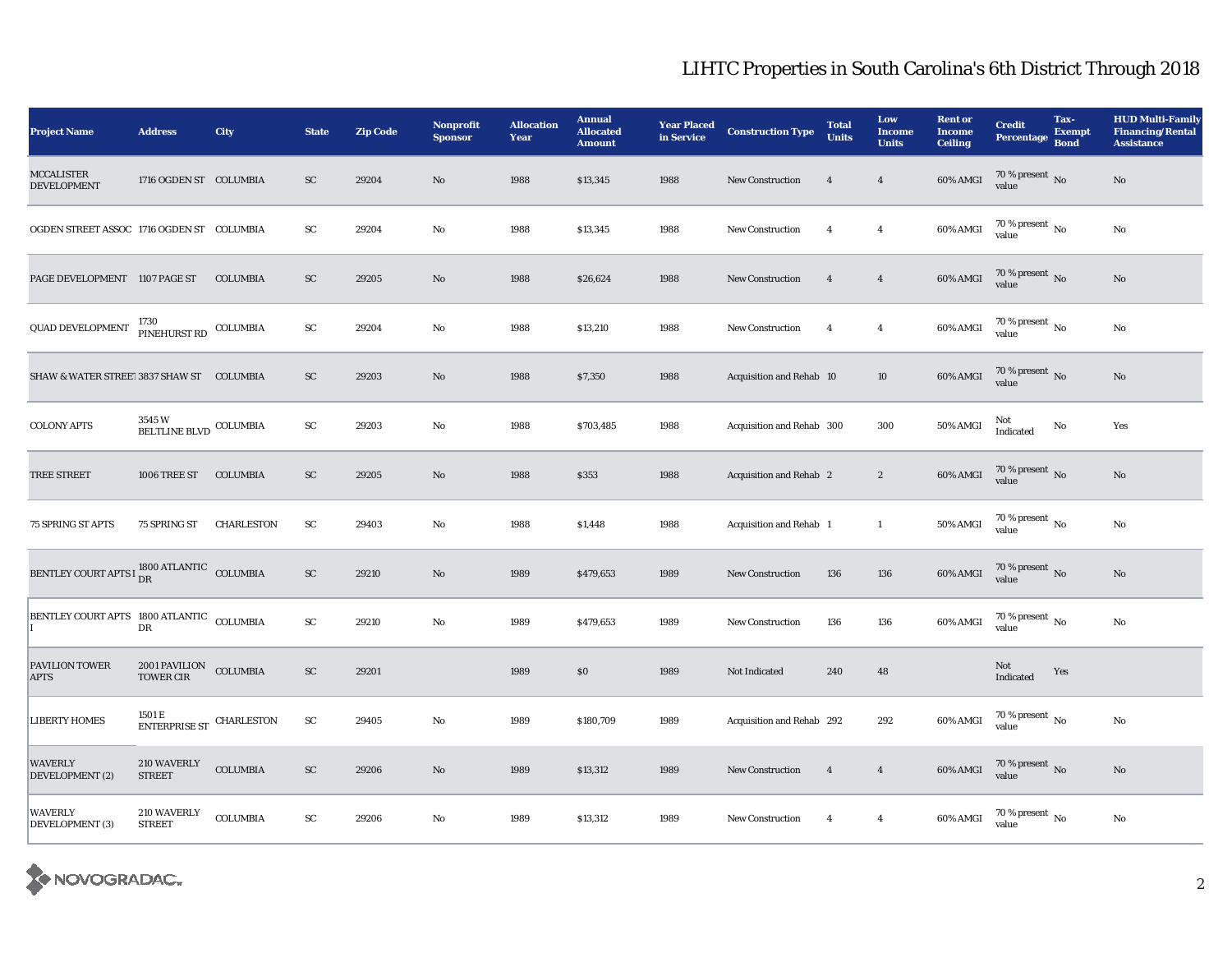| <b>Project Name</b>                     | <b>Address</b>                          | <b>City</b> | <b>State</b> | <b>Zip Code</b> | Nonprofit<br><b>Sponsor</b> | <b>Allocation</b><br>Year | <b>Annual</b><br><b>Allocated</b><br><b>Amount</b> | <b>Year Placed</b><br>in Service | <b>Construction Type</b> | <b>Total</b><br><b>Units</b> | Low<br><b>Income</b><br><b>Units</b> | <b>Rent or</b><br><b>Income</b><br><b>Ceiling</b> | <b>Credit</b><br><b>Percentage</b> | Tax-<br><b>Exempt</b><br><b>Bond</b> | <b>HUD Multi-Family</b><br><b>Financing/Rental</b><br><b>Assistance</b> |
|-----------------------------------------|-----------------------------------------|-------------|--------------|-----------------|-----------------------------|---------------------------|----------------------------------------------------|----------------------------------|--------------------------|------------------------------|--------------------------------------|---------------------------------------------------|------------------------------------|--------------------------------------|-------------------------------------------------------------------------|
| WAVERLY<br>DEVELOPMENT (4)              | 1116 BLANDING COLUMBIA<br><b>ST</b>     |             | ${\rm SC}$   | 29201           | $\mathbf{N}\mathbf{o}$      | 1989                      | \$13,312                                           | 1989                             | <b>New Construction</b>  | $\overline{4}$               | $\overline{4}$                       | $60\%$ AMGI                                       | $70\,\%$ present $\,$ No value     |                                      | No                                                                      |
| WAVERLY<br>DEVELOPMENT (5)              | 1815 SENATE ST COLUMBIA                 |             | ${\rm SC}$   | 29201           | No                          | 1989                      | \$13,312                                           | 1989                             | New Construction         | $\overline{4}$               | $\overline{4}$                       | 60% AMGI                                          | 70 % present $\,$ No $\,$<br>value |                                      | $\rm No$                                                                |
| <b>WAITES/MCFADDEN</b><br>APTS          | 1703<br>MCFADDEN ST COLUMBIA            |             | ${\rm SC}$   | 29204           | No                          | 1989                      | \$6,175                                            | 1989                             | Acquisition and Rehab 11 |                              | $11\,$                               | 60% AMGI                                          | $70\,\%$ present $\,$ No value     |                                      | $\rm No$                                                                |
| TWIN OAKS OF<br><b>ALLENDALE</b>        | 332 MIXSON ST ALLENDALE                 |             | ${\rm SC}$   | 29810           | No                          | 1990                      | \$36,351                                           | 1990                             | <b>New Construction</b>  | 24                           | $\bf 24$                             | 60% AMGI                                          | $70\,\%$ present $_{\rm{No}}$      |                                      | $\rm No$                                                                |
| CARL THOMAS COX                         | 2431 RICHLAND COLUMBIA<br><b>ST</b>     |             | ${\rm SC}$   | 29204           | $\rm No$                    | 1989                      | \$4,431                                            | 1991                             | Acquisition and Rehab 14 |                              | 14                                   | 60% AMGI                                          | $70\,\%$ present $\,$ No value     |                                      | $\rm\thinspace No$                                                      |
| <b>HOLLY RIDGE OF</b><br><b>HAMPTON</b> | 801 HOLLY ST W HAMPTON                  |             | ${\rm SC}$   | 29924           | No                          | 1990                      | \$35,573                                           | 1991                             | <b>New Construction</b>  | 24                           | 24                                   | 60% AMGI                                          | $70\,\%$ present $\,$ No value     |                                      | $\rm No$                                                                |
| <b>SHADOWFIELD APTS</b>                 | 301<br>SHADOWFIELD ELLOREE<br><b>CT</b> |             | <b>SC</b>    | 29047           | No                          | 1990                      | \$44,507                                           | 1991                             | <b>New Construction</b>  | 24                           | $\bf 24$                             | 60% AMGI                                          | $70\,\%$ present $\,$ No value     |                                      | $\rm\thinspace No$                                                      |
| <b>AMES 10 MANOR</b>                    | 5779 AMES RD COLUMBIA                   |             | SC           | 29203           | No                          | 1991                      | \$7,069                                            | 1992                             | <b>New Construction</b>  | $\overline{4}$               | $\overline{4}$                       | 60% AMGI                                          | $70\,\%$ present $\,$ No value     |                                      | $\rm No$                                                                |
| AMES 11 ASSOC                           | 5779 AMES RD COLUMBIA                   |             | <b>SC</b>    | 29203           | No                          | 1991                      | \$8,096                                            | 1992                             | <b>New Construction</b>  | $\overline{4}$               | $\overline{4}$                       | 60% AMGI                                          | $70\,\%$ present $\,$ No value     |                                      | $\rm No$                                                                |
| <b>AMES 12 MANOR</b>                    | 5779 AMES RD                            | COLUMBIA    | ${\rm SC}$   | 29203           | No                          | 1991                      | \$5,527                                            | 1992                             | <b>New Construction</b>  | $\overline{4}$               | $\overline{4}$                       | 60% AMGI                                          | $70\,\%$ present $_{\rm{No}}$      |                                      | No                                                                      |
| <b>AMES 5 ASSOC</b>                     | 5779 AMES RD                            | COLUMBIA    | <b>SC</b>    | 29203           | No                          | 1991                      | \$8,096                                            | 1992                             | <b>New Construction</b>  | $\overline{4}$               | $\overline{4}$                       | 60% AMGI                                          | $70\,\%$ present $\,$ No value     |                                      | No                                                                      |
| <b>AMES 6 ASSOC</b>                     | 5779 AMES RD                            | COLUMBIA    | ${\rm SC}$   | 29203           | No                          | 1991                      | \$8,096                                            | 1992                             | <b>New Construction</b>  | $\overline{4}$               | $\overline{4}$                       | 60% AMGI                                          | 70 % present $\,$ No $\,$<br>value |                                      | No                                                                      |
| <b>AMES 7 ASSOC</b>                     | 5779 AMES RD                            | COLUMBIA    | ${\rm SC}$   | 29203           | No                          | 1991                      | \$8,096                                            | 1992                             | <b>New Construction</b>  | $\overline{4}$               | $\overline{4}$                       | 60% AMGI                                          | $70\,\%$ present $\,$ No value     |                                      | No                                                                      |
| AMES 8 ASSOC                            | 5779 AMES RD COLUMBIA                   |             | SC           | 29203           | No                          | 1991                      | \$8,096                                            | 1992                             | <b>New Construction</b>  | $\overline{4}$               | $\overline{4}$                       | 60% AMGI                                          | $70\,\%$ present $\,$ No value     |                                      | No                                                                      |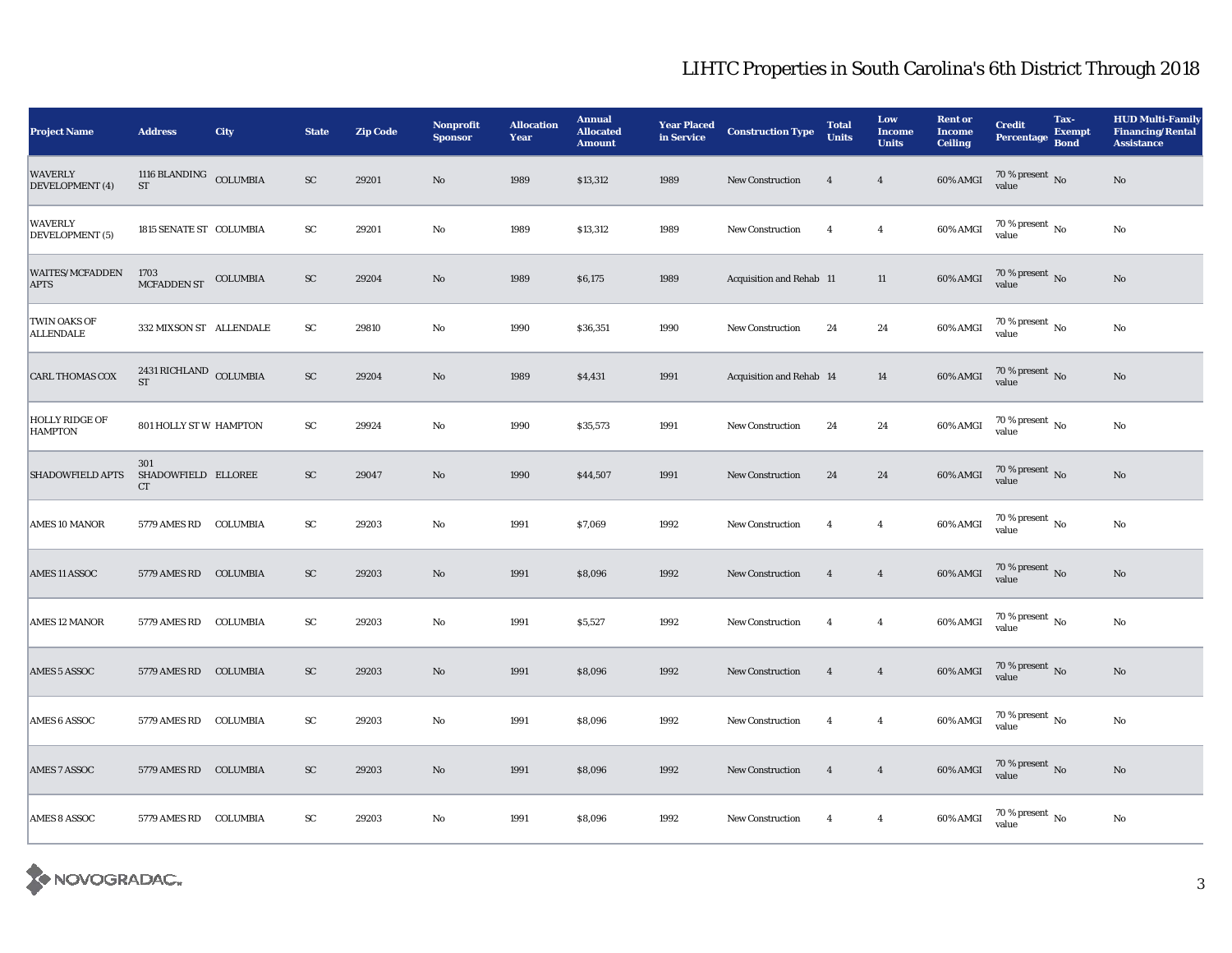| <b>Project Name</b>                          | <b>Address</b>                       | City           | <b>State</b> | <b>Zip Code</b>  | Nonprofit<br><b>Sponsor</b> | <b>Allocation</b><br>Year | <b>Annual</b><br><b>Allocated</b><br><b>Amount</b> | <b>Year Placed</b><br>in Service | <b>Construction Type</b> | <b>Total</b><br><b>Units</b> | Low<br><b>Income</b><br><b>Units</b> | <b>Rent or</b><br><b>Income</b><br><b>Ceiling</b> | <b>Credit</b><br>Percentage Bond       | Tax-<br><b>Exempt</b> | <b>HUD Multi-Family</b><br><b>Financing/Rental</b><br><b>Assistance</b> |
|----------------------------------------------|--------------------------------------|----------------|--------------|------------------|-----------------------------|---------------------------|----------------------------------------------------|----------------------------------|--------------------------|------------------------------|--------------------------------------|---------------------------------------------------|----------------------------------------|-----------------------|-------------------------------------------------------------------------|
| <b>AMES 9 ASSOC</b>                          | 5779 AMES RD COLUMBIA                |                | SC           | 29203            | $\mathbf{N}\mathbf{o}$      | 1991                      | \$8,096                                            | 1992                             | New Construction         | $\overline{4}$               | $\overline{4}$                       | $60\%$ AMGI                                       | $70\,\%$ present $\,$ No value         |                       | No                                                                      |
| <b>CHARLESTON KING</b><br><b>STREET APTS</b> | 676 KING ST                          | CHARLESTON     | ${\rm SC}$   | 29403            | Yes                         | 1991                      | \$85,746                                           | 1992                             | <b>New Construction</b>  | 50                           | 50                                   | <b>50% AMGI</b>                                   | 70 % present $\,$ No $\,$<br>value     |                       | No                                                                      |
| <b>KINGS POINTE APTS</b>                     | 501 E MAIN ST KINGSTREE              |                | ${\rm SC}$   | 29556            | No                          | 1990                      | \$55,203                                           | 1992                             | <b>New Construction</b>  | 32                           | $32\,$                               | $50\%$ AMGI                                       | $70\,\%$ present $\,$ No value         |                       | No                                                                      |
| MEDICAL DRIVE APTS                           | $3600\,\mathrm{MEDICAL}$ COLUMBIA DR |                | ${\rm SC}$   | 29203            | No                          | 1992                      | \$3,197                                            | 1992                             | Acquisition and Rehab 4  |                              | $\overline{4}$                       | 60% AMGI                                          | $70$ % present $\,$ No $\,$<br>value   |                       | $\rm No$                                                                |
| <b>AMES MANOR 1</b>                          | 5779 AMES RD COLUMBIA                |                | ${\rm SC}$   | 29203            | No                          | 1991                      | \$7,311                                            | 1993                             | New Construction         | $\overline{4}$               | $\overline{4}$                       | 60% AMGI                                          | $70\,\%$ present $\,$ No value         |                       | $\rm No$                                                                |
| <b>AMES MANOR 2</b>                          | 5779 AMES RD COLUMBIA                |                | ${\rm SC}$   | 29203            | No                          | 1991                      | \$7,311                                            | 1993                             | <b>New Construction</b>  | $\overline{4}$               | $\overline{4}$                       | 60% AMGI                                          | $70\,\%$ present $\,$ No $\,$<br>value |                       | $\rm No$                                                                |
| <b>AMES MANOR 3</b>                          | 5779 AMES RD COLUMBIA                |                | ${\rm SC}$   | 29203            | No                          | 1991                      | \$7,311                                            | 1993                             | New Construction         | $\overline{4}$               | $\overline{4}$                       | 60% AMGI                                          | $70$ % present $\,$ No value           |                       | $\rm No$                                                                |
| <b>AMES MANOR 4</b>                          | 5779 AMES RD COLUMBIA                |                | ${\rm sc}$   | 29203            | No                          | 1991                      | \$7,311                                            | 1993                             | <b>New Construction</b>  | $\overline{4}$               | $\overline{4}$                       | $60\%$ AMGI                                       | 70 % present $\,$ No $\,$<br>value     |                       | $\rm\thinspace No$                                                      |
| <b>AMES MANOR 13</b>                         | 5779 AMES RD COLUMBIA                |                | SC           | <b>TIM MAHON</b> | No                          | 1991                      | \$7,311                                            | 1993                             | <b>New Construction</b>  | $\overline{4}$               | $\overline{4}$                       | 60% AMGI                                          | $70$ % present $\,$ No value           |                       | $\mathbf{N}\mathbf{o}$                                                  |
| <b>AMES MANOR 14</b>                         | 5779 AMES RD                         | COLUMBIA       | ${\rm SC}$   | 29203            | No                          | 1991                      | \$7,311                                            | 1993                             | <b>New Construction</b>  | $\overline{4}$               | $\overline{4}$                       | $60\%$ AMGI                                       | $70$ % present $\,$ No value           |                       | $\rm\thinspace No$                                                      |
| <b>AMES MANOR 15</b>                         | 5779 AMES RD COLUMBIA                |                | ${\rm SC}$   | 29203            | No                          | 1991                      | \$7,311                                            | 1993                             | <b>New Construction</b>  | $\overline{4}$               | $\overline{\mathbf{4}}$              | 60% AMGI                                          | $70$ % present $\,$ No value           |                       | $\rm No$                                                                |
| <b>AMES MANOR 16</b>                         | 5779 AMES RD                         | COLUMBIA       | ${\rm sc}$   | 29203            | No                          | 1991                      | \$7,311                                            | 1993                             | <b>New Construction</b>  | $\overline{4}$               | $\overline{4}$                       | $60\%$ AMGI                                       | $70$ % present $\,$ No value           |                       | $\rm No$                                                                |
| CANTERFIELD MANOR $^{315}_{ST}$ PINCKNEY     |                                      | <b>DENMARK</b> | ${\rm SC}$   | 29042            | No                          | 1992                      | \$34,499                                           | 1993                             | <b>New Construction</b>  | 20                           | 20                                   | $60\%$ AMGI                                       | $70$ % present $\,$ No value           |                       | $\rm\thinspace No$                                                      |
| <b>HOLLY TREE MANOR</b>                      | 1026 DOYLE<br><b>STREET</b>          | HOLLY HILL     | ${\rm SC}$   | 29059            | No                          | 1992                      | \$39,431                                           | 1993                             | <b>New Construction</b>  | 24                           | 24                                   | 60% AMGI                                          | $70$ % present $\,$ No value           |                       | $\rm No$                                                                |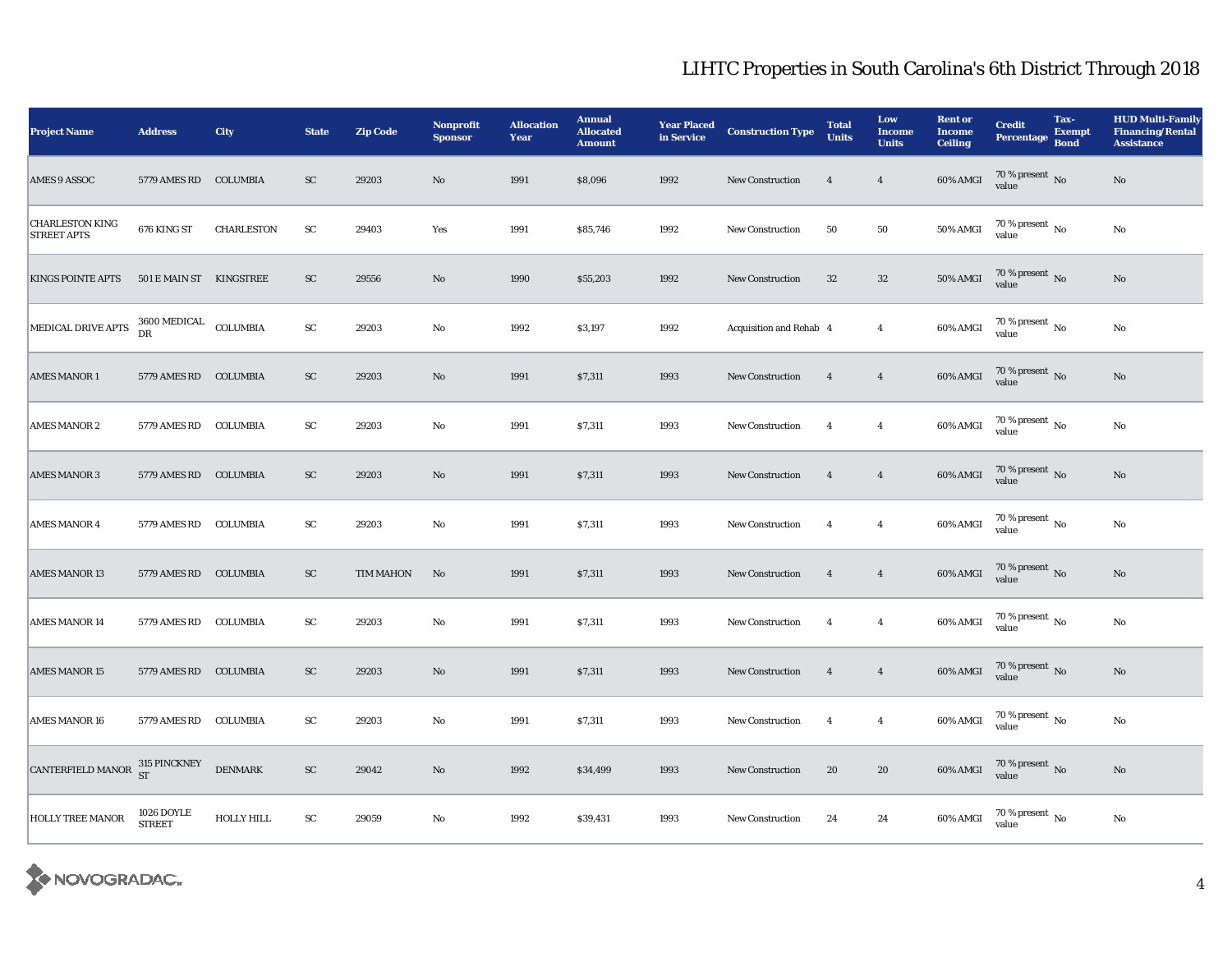| <b>Project Name</b>                                         | <b>Address</b>                                                                         | City              | <b>State</b> | <b>Zip Code</b> | Nonprofit<br><b>Sponsor</b> | <b>Allocation</b><br>Year | <b>Annual</b><br><b>Allocated</b><br><b>Amount</b> | <b>Year Placed</b><br>in Service | <b>Construction Type</b>              | <b>Total</b><br><b>Units</b> | Low<br><b>Income</b><br><b>Units</b> | <b>Rent or</b><br><b>Income</b><br><b>Ceiling</b> | <b>Credit</b><br>Percentage                 | Tax-<br><b>Exempt</b><br><b>Bond</b> | <b>HUD Multi-Family</b><br><b>Financing/Rental</b><br><b>Assistance</b> |
|-------------------------------------------------------------|----------------------------------------------------------------------------------------|-------------------|--------------|-----------------|-----------------------------|---------------------------|----------------------------------------------------|----------------------------------|---------------------------------------|------------------------------|--------------------------------------|---------------------------------------------------|---------------------------------------------|--------------------------------------|-------------------------------------------------------------------------|
| <b>LOGAN LANE APTS</b>                                      | 205 S LOGAN ST RIDGELAND                                                               |                   | SC           | 29936           | $\mathbf{N}\mathbf{o}$      | 1992                      | \$55,820                                           | 1993                             | New Construction                      | 39                           | 39                                   | 60% AMGI                                          | $70\,\%$ present $\,$ No value              |                                      | $\mathbf{N}\mathbf{o}$                                                  |
| <b>MANNING LANE</b>                                         | $300\,\mathrm{BARFIELD}$<br><b>ST</b>                                                  | <b>MANNING</b>    | ${\rm SC}$   | 29102           | No                          | 1992                      | \$62,844                                           | 1993                             | <b>New Construction</b>               | 42                           | 42                                   | 60% AMGI                                          | $70$ % present $\,$ No $\,$<br>value        |                                      | No                                                                      |
| <b>SHARON PARK</b>                                          | 205 SHARON LN ST GEORGE                                                                |                   | ${\rm SC}$   | 29477           | $\mathbf{N}\mathbf{o}$      | 1992                      | \$19,702                                           | 1993                             | New Construction                      | 12                           | 12                                   | 60% AMGI                                          | $70\,\%$ present $\,$ No value              |                                      | No                                                                      |
| <b>ST LAWRENCE PLACE</b>                                    | 2400 WAITES<br><b>RD</b>                                                               | <b>COLUMBIA</b>   | ${\rm SC}$   | 29204           | Yes                         | 1992                      | \$35,564                                           | 1993                             | Acquisition and Rehab 30              |                              | 30                                   | 50% AMGI                                          | $70$ % present $_{\, \rm No}$<br>value      |                                      | $\rm No$                                                                |
| <b>WILLIAMSBURG</b><br><b>GARDENS APTS</b>                  | 16<br>WILLIAMSBURG HEMINGWAY<br><b>GDNS</b>                                            |                   | ${\rm SC}$   | 29554           | $\mathbf{N}\mathbf{o}$      | 1992                      | \$90,252                                           | 1993                             | <b>New Construction</b>               | 40                           | 40                                   | 60% AMGI                                          | $70\,\%$ present $\,$ No value              |                                      | $\rm No$                                                                |
| CANNON STREET APTS $\frac{188}{ST}$ PHILIP                  |                                                                                        | <b>CHARLESTON</b> | ${\rm SC}$   | 29403           | No                          | 1993                      | \$81,381                                           | 1994                             | Acquisition and Rehab 50              |                              | 50                                   | <b>50% AMGI</b>                                   | $70\,\%$ present $\,$ No $\,$<br>value      |                                      | $\rm No$                                                                |
| <b>KINGS COURT APTS</b>                                     | 515 FLUITT ST KINGSTREE                                                                |                   | ${\rm SC}$   | 29556           | Yes                         | 1993                      | \$61,679                                           | 1994                             | <b>New Construction</b>               | ${\bf 38}$                   | 38                                   | $60\%$ AMGI                                       | $70\,\%$ present $\,$ No value              |                                      | $\rm No$                                                                |
| <b>MARION MANOR</b>                                         | 131 HOTEL ST                                                                           | <b>ST STEPHEN</b> | SC           | 29479           | No                          | 1993                      | \$45,950                                           | 1994                             | <b>New Construction</b>               | 28                           | 28                                   | 60% AMGI                                          | $70\,\%$ present $\,$ No value              |                                      | $\rm No$                                                                |
| PLANTATION VILLAGE<br><b>APTS</b>                           | $\begin{tabular}{ll} 1400 \\ PLANTATION & TURBEVILLE \end{tabular}$<br><b>VLG</b>      |                   | ${\rm SC}$   | 29162           | No                          | 1993                      | \$58,325                                           | 1994                             | <b>New Construction</b>               | 36                           | 36                                   | 60% AMGI                                          | $70\,\%$ present $\,$ No value              |                                      | $\mathbf{N}\mathbf{o}$                                                  |
| ST ANDREWS POINTE 1510 ST<br><b>APTS</b>                    | ANDREWS RD                                                                             | COLUMBIA          | ${\rm SC}$   | 29210           | No                          | 1993                      | \$610,948                                          | 1994                             | <b>New Construction</b>               | 149                          | 149                                  | 60% AMGI                                          | 70 % present $\,$ No $\,$<br>value          |                                      | $\rm No$                                                                |
| <b>CLARENDON COURT</b>                                      | 12 ANNIE<br><b>TINDAL RD</b>                                                           | <b>SUMMERTON</b>  | ${\rm SC}$   | 29148           | No                          | 1994                      | \$59,295                                           | 1995                             | <b>New Construction</b>               | 40                           | 40                                   | <b>60% AMGI</b>                                   | $70\,\%$ present $\,$ No value              |                                      | $\rm No$                                                                |
| <b>FARMWOOD APTS</b>                                        | 1104<br><b>FARMWOOD</b><br>CIR                                                         | TURBEVILLE        | ${\rm SC}$   | 29162           | No                          | 1994                      | \$50,980                                           | 1995                             | <b>New Construction</b>               | 28                           | 28                                   | 60% AMGI                                          | 70 % present $\,$ No $\,$<br>value          |                                      | $\rm No$                                                                |
| <b>HISTORIC EAST SIDE</b><br>NEIGHBORHOOD<br><b>HOUSING</b> | 93 COLUMBUS<br>ST                                                                      | <b>CHARLESTON</b> | ${\rm SC}$   | 29403           | No                          | 1993                      | \$119,588                                          | 1995                             | Both New Construction 13<br>and $A/R$ |                              | 13                                   | 60% AMGI                                          | <b>Both 30%</b><br>and 70%<br>present value | No                                   | $\rm No$                                                                |
| MEADOW CREEK APTS                                           | $\begin{array}{cc}\n300 \text{ KIMBREL} & \text{WALTERBORO} \\ \text{ST}\n\end{array}$ |                   | ${\rm SC}$   | 29488           | No                          | 1994                      | \$51,502                                           | 1995                             | <b>New Construction</b>               | 30                           | $30\,$                               | 60% AMGI                                          | $70\,\%$ present $\,$ No value              |                                      | No                                                                      |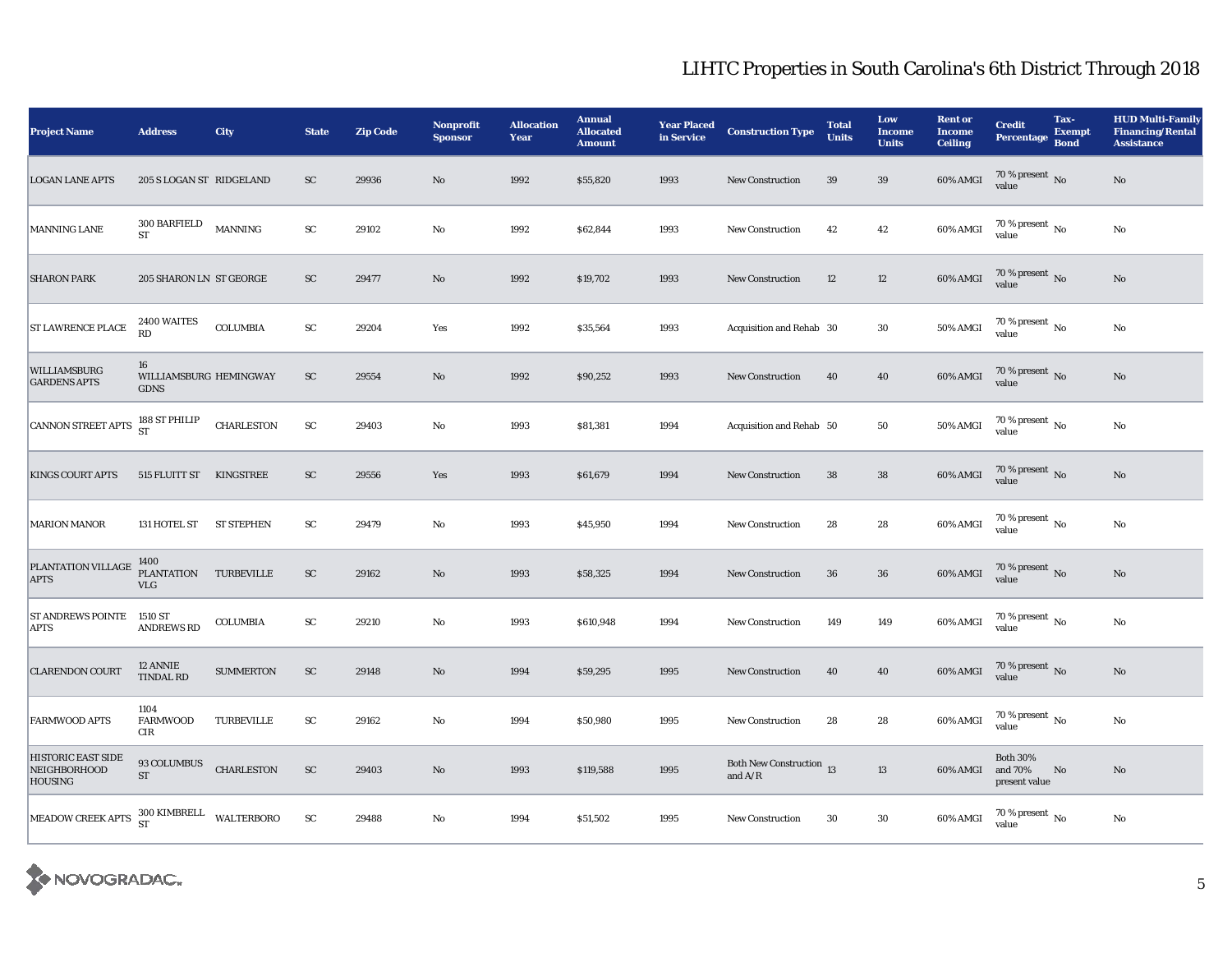| <b>Project Name</b>                         | <b>Address</b>                                | City              | <b>State</b>           | <b>Zip Code</b> | Nonprofit<br><b>Sponsor</b> | <b>Allocation</b><br>Year | <b>Annual</b><br><b>Allocated</b><br><b>Amount</b> | <b>Year Placed</b><br>in Service | <b>Construction Type</b>  | <b>Total</b><br><b>Units</b> | Low<br><b>Income</b><br><b>Units</b> | <b>Rent or</b><br><b>Income</b><br><b>Ceiling</b> | <b>Credit</b><br><b>Percentage</b> | Tax-<br><b>Exempt</b><br><b>Bond</b> | <b>HUD Multi-Family</b><br><b>Financing/Rental</b><br><b>Assistance</b> |
|---------------------------------------------|-----------------------------------------------|-------------------|------------------------|-----------------|-----------------------------|---------------------------|----------------------------------------------------|----------------------------------|---------------------------|------------------------------|--------------------------------------|---------------------------------------------------|------------------------------------|--------------------------------------|-------------------------------------------------------------------------|
| PLOWDEN PLACE APTS 3800 PLOWDEN COLUMBIA    |                                               |                   | ${\rm SC}$             | 29205           | $\mathbf{N}\mathbf{o}$      | 1993                      | \$75,600                                           | 1995                             | New Construction          | 24                           | 24                                   | 60% AMGI                                          | $70\,\%$ present $\,$ No value     |                                      | $\rm No$                                                                |
| 670 KING ST APTS<br>(WAS CROSSTOWN<br>APTS) | 670 KING ST                                   | <b>CHARLESTON</b> | ${\rm SC}$             | 29403           | No                          | 1995                      | \$166,233                                          | 1996                             | <b>New Construction</b>   | 40                           | 40                                   | 60% AMGI                                          | 70 % present $\,$ No $\,$<br>value |                                      | $\rm No$                                                                |
| <b>BAY BERRY MEWS</b>                       | 4019 LESTER DR COLUMBIA                       |                   | ${\rm SC}$             | 29203           | $\mathbf{N}\mathbf{o}$      | 1994                      | \$976,493                                          | 1996                             | <b>New Construction</b>   | 100                          | 100                                  | 60% AMGI                                          | $70\,\%$ present $\,$ No value     |                                      | $\rm No$                                                                |
| <b>CAPITAL HEIGHTS</b>                      | $100$ CARDAMON $_{\rm COLUMBIA}$<br><b>CT</b> |                   | $\mathbf{S}\mathbf{C}$ | 29203           | No                          | 1994                      | \$988,142                                          | 1996                             | <b>New Construction</b>   | 102                          | 102                                  | 60% AMGI                                          | 70 % present $\,$ No $\,$<br>value |                                      | $\rm No$                                                                |
| <b>EDISTO APTS</b>                          | 145 S CHURCH<br>STREET                        | <b>DENMARK</b>    | ${\rm SC}$             | 29042           | $\mathbf{N}\mathbf{o}$      | 1995                      | \$15,813                                           | 1996                             | Acquisition and Rehab 44  |                              | 44                                   | 60% AMGI                                          | $70\,\%$ present $\,$ No value     |                                      | $\rm No$                                                                |
| <b>ENSTON HOME</b>                          | 900 KING ST                                   | <b>CHARLESTON</b> | ${\rm SC}$             | 29403           | Yes                         | 1995                      | \$396,761                                          | 1996                             | Acquisition and Rehab 58  |                              | ${\bf 58}$                           | 60% AMGI                                          | 70 % present $\,$ No $\,$<br>value |                                      | $\rm No$                                                                |
| <b>S C MODEL I</b>                          | <b>48 AMERICA</b><br><b>STREET</b>            | <b>CHARLESTON</b> | ${\rm SC}$             | 29403           | Yes                         | 1994                      | \$0                                                | 1996                             | <b>New Construction</b>   | 22                           | $22\,$                               | 60% AMGI                                          | $70\,\%$ present $\,$ No value     |                                      | $\rm No$                                                                |
| <b>SEAGROVE VILLAGE</b><br><b>APTS</b>      | 300 S LIBERTY<br>ST                           | <b>ESTILL</b>     | ${\rm SC}$             | 29918           | No                          | 1994                      | \$35,479                                           | 1996                             | <b>New Construction</b>   | 25                           | $25\,$                               | 60% AMGI                                          | 70 % present $\,$ No $\,$<br>value |                                      | $\rm No$                                                                |
| THE RAPIDS APTS                             | 1 CATAWBA CIR COLUMBIA                        |                   | ${\rm sc}$             | 29201           | No                          | 1994                      | \$574,134                                          | 1996                             | <b>New Construction</b>   | 120                          | 120                                  | $60\%$ AMGI                                       | $70\,\%$ present $\,$ No value     |                                      | $\rm No$                                                                |
| <b>ROYAL KNIGHT APTS</b>                    | 519 FLUITT ST KINGSTREE                       |                   | ${\rm SC}$             | 29556           | No                          | 1996                      | \$44,542                                           | 1997                             | <b>New Construction</b>   | 21                           | $21\,$                               | 60% AMGI                                          | 70 % present $\,$ No $\,$<br>value |                                      | $\rm No$                                                                |
| THE PINES AT<br><b>EHRHARDT</b>             | 265 E KING ST EHRHARDT                        |                   | ${\rm SC}$             | 29081           | No                          | 1996                      | \$26,503                                           | 1997                             | <b>New Construction</b>   | ${\bf 16}$                   | ${\bf 16}$                           | $60\%$ AMGI                                       | $70\,\%$ present $\,$ No value     |                                      | $\rm No$                                                                |
| <b>WILLOW LAKES APTS</b>                    | 5313 FAIRFIELD COLUMBIA<br><b>RD</b>          |                   | ${\rm SC}$             | 29203           | Yes                         | 1996                      | \$241,003                                          | 1997                             | Acquisition and Rehab 141 |                              | 141                                  | 60% AMGI                                          | 70 % present $\,$ No $\,$<br>value |                                      | No                                                                      |
| HILLCREST APTS                              | 518 SNIDERS<br><b>HWY</b>                     | <b>WALTERBORO</b> | ${\rm SC}$             | 29488           | No                          | 1997                      | \$49,982                                           | 1998                             | Acquisition and Rehab 31  |                              | 31                                   | 60% AMGI                                          | $70\,\%$ present $\,$ No value     |                                      | $\rm No$                                                                |
| <b>SWEET BRIAR APTS</b>                     | 6076 OLD<br>NUMBER SIX<br><b>HWY</b>          | <b>ELLOREE</b>    | ${\rm SC}$             | 29047           | No                          | 1997                      | \$16,215                                           | 1998                             | Acquisition and Rehab 14  |                              | 14                                   | <b>50% AMGI</b>                                   | $70\,\%$ present $\,$ No value     |                                      | $\rm No$                                                                |

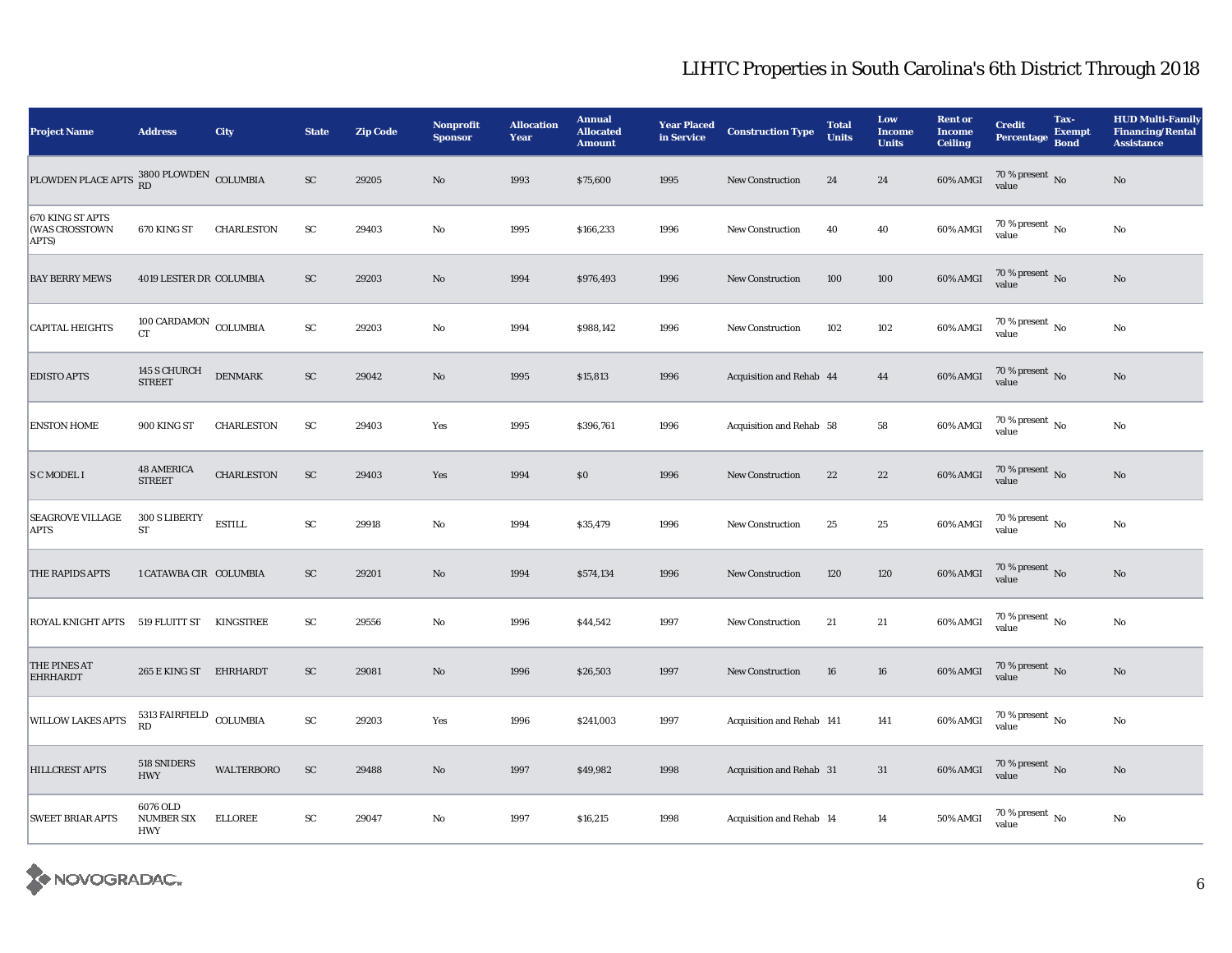| <b>Project Name</b>                               | <b>Address</b>                          | City              | <b>State</b> | <b>Zip Code</b> | <b>Nonprofit</b><br><b>Sponsor</b> | <b>Allocation</b><br>Year | <b>Annual</b><br><b>Allocated</b><br><b>Amount</b> | <b>Year Placed</b><br>in Service | <b>Construction Type</b>              | <b>Total</b><br><b>Units</b> | Low<br><b>Income</b><br><b>Units</b> | <b>Rent or</b><br><b>Income</b><br><b>Ceiling</b> | <b>Credit</b><br>Percentage                 | Tax-<br><b>Exempt</b><br><b>Bond</b> | <b>HUD Multi-Family</b><br><b>Financing/Rental</b><br><b>Assistance</b> |
|---------------------------------------------------|-----------------------------------------|-------------------|--------------|-----------------|------------------------------------|---------------------------|----------------------------------------------------|----------------------------------|---------------------------------------|------------------------------|--------------------------------------|---------------------------------------------------|---------------------------------------------|--------------------------------------|-------------------------------------------------------------------------|
| BRACEY SQUARE APTS                                | $1269$ MANNING $$\rm \,SUMTER$$ RD      |                   | ${\rm SC}$   | 29150           | No                                 | 1997                      | \$231,284                                          | 1999                             | <b>New Construction</b>               | 40                           | 40                                   | 60% AMGI                                          | $70\,\%$ present $\,$ No value              |                                      | $\rm No$                                                                |
| <b>COLE ROAD APTS</b>                             | 324 KOGER CIR LAKE CITY                 |                   | SC           | 29560           | No                                 | 1998                      | \$101,928                                          | 1999                             | <b>New Construction</b>               | 39                           | 39                                   | 60% AMGI                                          | 70 % present $\,$ No $\,$<br>value          |                                      | $\rm No$                                                                |
| <b>HOLLY COURT APTS</b>                           | 211 DICKSON ST. MANNING                 |                   | ${\rm SC}$   | 29102           | No                                 | 1998                      | $\$0$                                              | 1999                             | Acquisition and Rehab 60              |                              | 60                                   | 60% AMGI                                          | $70\,\%$ present $\,$ No value              |                                      | $\mathbf{N}\mathbf{o}$                                                  |
| <b>LAKEBROOK APTS</b>                             | 3020 RACCOON<br>RD                      | <b>MANNING</b>    | ${\rm SC}$   | 29102           | $\rm No$                           | 1997                      | \$176,127                                          | 1999                             | <b>New Construction</b>               | 40                           | 40                                   | 60% AMGI                                          | 70 % present $\,$ No $\,$<br>value          |                                      | $\rm No$                                                                |
| NUNAN STREET APTS 19 NUNAN ST                     |                                         | <b>CHARLESTON</b> | ${\rm SC}$   | 29403           | Yes                                | 1997                      | \$143,489                                          | 1999                             | Both New Construction 20<br>and $A/R$ |                              | 20                                   | <b>50% AMGI</b>                                   | <b>Both 30%</b><br>and 70%<br>present value | No                                   | $\rm No$                                                                |
| <b>QUEEN ANN APTS</b>                             | 525 FLUITT ST KINGSTREE                 |                   | ${\rm SC}$   | 29556           | No                                 | 1998                      | \$57,464                                           | 1999                             | <b>New Construction</b>               | 30                           | 30                                   | 60% AMGI                                          | 70 % present $\,$ No $\,$<br>value          |                                      | $\mathbf{N}\mathbf{o}$                                                  |
| GABLE OAKS (ASHLEY 901 COLLETON COLUMBIA<br>APTS) | $\operatorname{ST}$                     |                   | ${\rm SC}$   | 29203           | $\rm No$                           | 1999                      | \$206,249                                          | 2000                             | Acquisition and Rehab 200             |                              | 200                                  | <b>60% AMGI</b>                                   | $30\,\%$ present $\,\mathrm{Yes}$ value     |                                      | Yes                                                                     |
| <b>INTERFAITH APTS</b>                            | 825<br><b>TOMLINSON ST</b>              | KINGSTREE         | ${\rm SC}$   | 29556           | No                                 | 1998                      | \$110,513                                          | 2000                             | Acquisition and Rehab 48              |                              | 48                                   | 60% AMGI                                          | $70\,\%$ present $\,$ No value              |                                      | $\rm No$                                                                |
| MAYFLOWER COURT                                   | <b>2106 MOUNT</b><br>PLEASANT ST        | <b>CHARLESTON</b> | ${\rm SC}$   | 29403           | Yes                                | 1998                      | \$92,055                                           | 2000                             | Acquisition and Rehab 14              |                              | 14                                   | 60% AMGI                                          | $70\,\%$ present $\,$ No value              |                                      | $\mathbf{N}\mathbf{o}$                                                  |
| <b>OSPREY POINTE APTS</b>                         | 2381 BAKER<br>HOSPITAL BLVD CHARLESTON  | NORTH             | ${\rm SC}$   | 29405           | Yes                                | 1998                      | \$379,900                                          | 2000                             | <b>New Construction</b>               | 72                           | 56                                   | 60% AMGI                                          | 70 % present $\,$ No $\,$<br>value          |                                      | $\rm No$                                                                |
| <b>WARDLAW APTS, LP</b>                           | $1003$ ELMWOOD $_{\rm COLUMBIA}$<br>AVE |                   | ${\rm SC}$   | 29201           | Yes                                | 1998                      | \$411,722                                          | 2000                             | Acquisition and Rehab 66              |                              | 66                                   | 60% AMGI                                          | $70\,\%$ present $\,$ No value              |                                      | $\rm No$                                                                |
| <b>ALLENDALE MANOR</b>                            | 656 MAIN ST S ALLENDALE                 |                   | SC           | 29810           | Yes                                | 2000                      | \$87,848                                           | 2001                             | New Construction                      | 24                           | 24                                   | 60% AMGI                                          | $70\,\%$ present $\,$ No value              |                                      | No                                                                      |
| MAGNOLIA PARK APTS 314 LAUREL BAY BEAUFORT        |                                         |                   | ${\rm SC}$   | 29906           | No                                 | 1999                      | \$386,108                                          | 2001                             | <b>New Construction</b>               | 56                           | 56                                   | 60% AMGI                                          | $70\,\%$ present $\,$ No value              |                                      | $\mathbf{N}\mathbf{o}$                                                  |
| PALMETTO FROND<br><b>APTS</b>                     | 304 FROND CIR LAKE CITY                 |                   | ${\rm SC}$   | 29560           | No                                 | 2000                      | \$84,752                                           | 2001                             | <b>New Construction</b>               | 32                           | $32\,$                               | 60% AMGI                                          | <b>Both 30%</b><br>and 70%<br>present value | No                                   | No                                                                      |

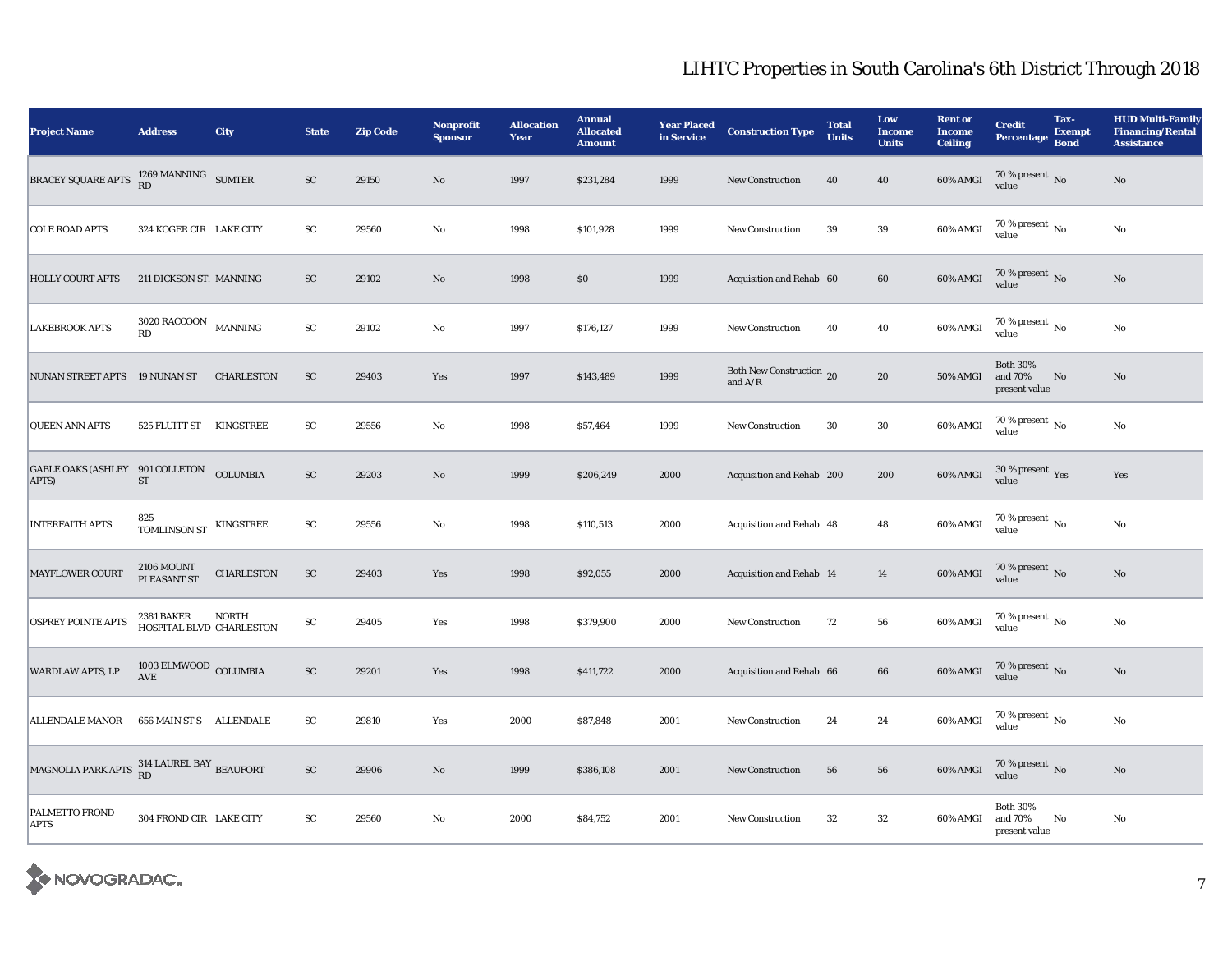| <b>Project Name</b>                                                 | <b>Address</b>                                          | <b>City</b>         | <b>State</b> | <b>Zip Code</b> | <b>Nonprofit</b><br><b>Sponsor</b> | <b>Allocation</b><br>Year | <b>Annual</b><br><b>Allocated</b><br><b>Amount</b> | <b>Year Placed</b><br>in Service | <b>Construction Type</b>              | <b>Total</b><br><b>Units</b> | Low<br><b>Income</b><br><b>Units</b> | <b>Rent or</b><br><b>Income</b><br><b>Ceiling</b> | <b>Credit</b><br><b>Percentage</b>          | Tax-<br><b>Exempt</b><br><b>Bond</b> | <b>HUD Multi-Family</b><br><b>Financing/Rental</b><br><b>Assistance</b> |
|---------------------------------------------------------------------|---------------------------------------------------------|---------------------|--------------|-----------------|------------------------------------|---------------------------|----------------------------------------------------|----------------------------------|---------------------------------------|------------------------------|--------------------------------------|---------------------------------------------------|---------------------------------------------|--------------------------------------|-------------------------------------------------------------------------|
| <b>MISTY RIDGE APTS</b>                                             | 10 FAIR FOREST SUMTER<br>DR                             |                     | ${\rm SC}$   | 29150           | Yes                                | 2000                      | \$294,227                                          | 2001                             | <b>New Construction</b>               | 32                           | 32                                   | 60% AMGI                                          | <b>Both 30%</b><br>and 70%<br>present value | No                                   | No                                                                      |
| <b>RUTLEDGE PLACE</b><br><b>APTS</b>                                | 554 RUTLEDGE<br>$\operatorname{\mathsf{AVE}}$           | <b>CHARLESTON</b>   | ${\rm SC}$   | 29403           | Yes                                | 1999                      | \$374,989                                          | 2001                             | Both New Construction 40<br>and $A/R$ |                              | ${\bf 40}$                           | 60% AMGI                                          | <b>Both 30%</b><br>and 70%<br>present value | No                                   | No                                                                      |
| S P HOLLADAY MANOR $\frac{105 \text{ S} \text{ SUMTER}}{\text{ST}}$ |                                                         | <b>SUMTER</b>       | ${\rm SC}$   | 29150           | No                                 | 2000                      | \$473,528                                          | 2001                             | Both New Construction 48<br>and $A/R$ |                              | 48                                   | 60% AMGI                                          | <b>Both 30%</b><br>and 70%<br>present value | No                                   | No                                                                      |
| THE PALACE APTS                                                     | 1000 KING ST                                            | <b>CHARLESTON</b>   | SC           | 29403           | No                                 | 1999                      | \$500,000                                          | 2001                             | Acquisition and Rehab 75              |                              | 60                                   | 60% AMGI                                          | 70 % present $\,$ No $\,$<br>value          |                                      | $\rm No$                                                                |
| GARDEN CIRCLE APTS                                                  | $\frac{202 \text{ E LIBERTY}}{\text{SUMTER}}$ SUMTER    |                     | ${\rm SC}$   | 29150           | No                                 | 2000                      | \$238,705                                          | 2002                             | Acquisition and Rehab 50              |                              | 48                                   | 60% AMGI                                          | <b>Both 30%</b><br>and 70%<br>present value | $\rm No$                             | $\mathbf{N}\mathbf{o}$                                                  |
| <b>HAMPTON CHASE</b>                                                | 110<br><b>HAMPCHASE</b><br><b>CIRCLE</b>                | ORANGEBURG          | SC           | 29115           | No                                 | 2001                      | \$450,016                                          | 2002                             | <b>New Construction</b>               | 64                           | 64                                   | 60% AMGI                                          | $70\%$ present No<br>value                  |                                      | $\rm No$                                                                |
| <b>HOPE HARBOR</b>                                                  | 9 HOPE<br><b>HARBOR DR</b>                              | <b>GREELEYVILLE</b> | <b>SC</b>    | 29056           | Yes                                | 2001                      | \$83,665                                           | 2002                             | <b>New Construction</b>               | 40                           | 20                                   | 60% AMGI                                          | $70\,\%$ present $\,$ No value              |                                      | $\rm No$                                                                |
| <b>T S MARTIN HOMES</b>                                             | 1810 GERMANY<br>${\rm ST}$                              | COLUMBIA            | ${\rm SC}$   | 29204           | $\mathbf{No}$                      | 2001                      | \$92,179                                           | 2002                             | <b>New Construction</b>               | 35                           | $\bf 35$                             | 60% AMGI                                          | $70\,\%$ present $\,$ No value              |                                      | $\rm No$                                                                |
| <b>ARRINGTON PLACE</b><br>(CRESCENT MANOR)                          | 1734 VAN HEISE COLUMBIA<br><b>ST</b>                    |                     | ${\rm SC}$   | 29204           | $\mathbf{N}\mathbf{o}$             | 2001                      | \$135,522                                          | 2003                             | Acquisition and Rehab 67              |                              | 67                                   | 60% AMGI                                          | $70\,\%$ present $\,$ Yes value             |                                      | Yes                                                                     |
| AUSTIN WOODS (WAS C $\frac{7648}{\rm FERRY}$ RD COLUMBIA            |                                                         |                     | ${\rm SC}$   | 29209           | $\mathbf{No}$                      | 2001                      | \$374,516                                          | 2003                             | Acquisition and Rehab 240             |                              | 240                                  | $60\%$ AMGI                                       | $70\,\%$ present $\,$ Yes value             |                                      | $\rm No$                                                                |
| <b>CAMBRIDGE POINTE AP 116 NEYLE ST</b>                             |                                                         | <b>WALTERBORO</b>   | ${\rm SC}$   | 29488           | No                                 | 2002                      | \$279,883                                          | 2004                             | <b>New Construction</b>               | 40                           | 40                                   | 60% AMGI                                          | $70\,\%$ present $\,$ No value              |                                      | $\rm No$                                                                |
| EDGEWOOD APTS                                                       | 865<br>STONEWALL<br><b>JACKSON ST SW</b>                | ORANGEBURG          | SC           | 29115           | No                                 | 2003                      | \$500,000                                          | 2004                             | <b>New Construction</b>               | 72                           | 72                                   | 60% AMGI                                          | $70\,\%$ present $\,$ No value              |                                      | $\rm No$                                                                |
| <b>ELM SQUARE APTS</b>                                              | $3701$ CNTY LINE $\,$ ANDREWS<br>$\mathbf{R}\mathbf{D}$ |                     | ${\rm SC}$   | 29510           | $\mathbf {No}$                     | 2002                      | \$114,202                                          | 2004                             | New Construction                      | 24                           | 24                                   | 60% AMGI                                          | $70\,\%$ present $\,$ No value              |                                      | $\rm No$                                                                |
| <b>KING'S CROSSING</b>                                              | 723 KING ST                                             | <b>CHARLESTON</b>   | ${\rm SC}$   | 29403           | No                                 | 2002                      | \$384,213                                          | 2004                             | <b>New Construction</b>               | 48                           | 48                                   | 60% AMGI                                          | $70$ % present $\,$ No $\,$<br>value        |                                      | $\rm\thinspace No$                                                      |

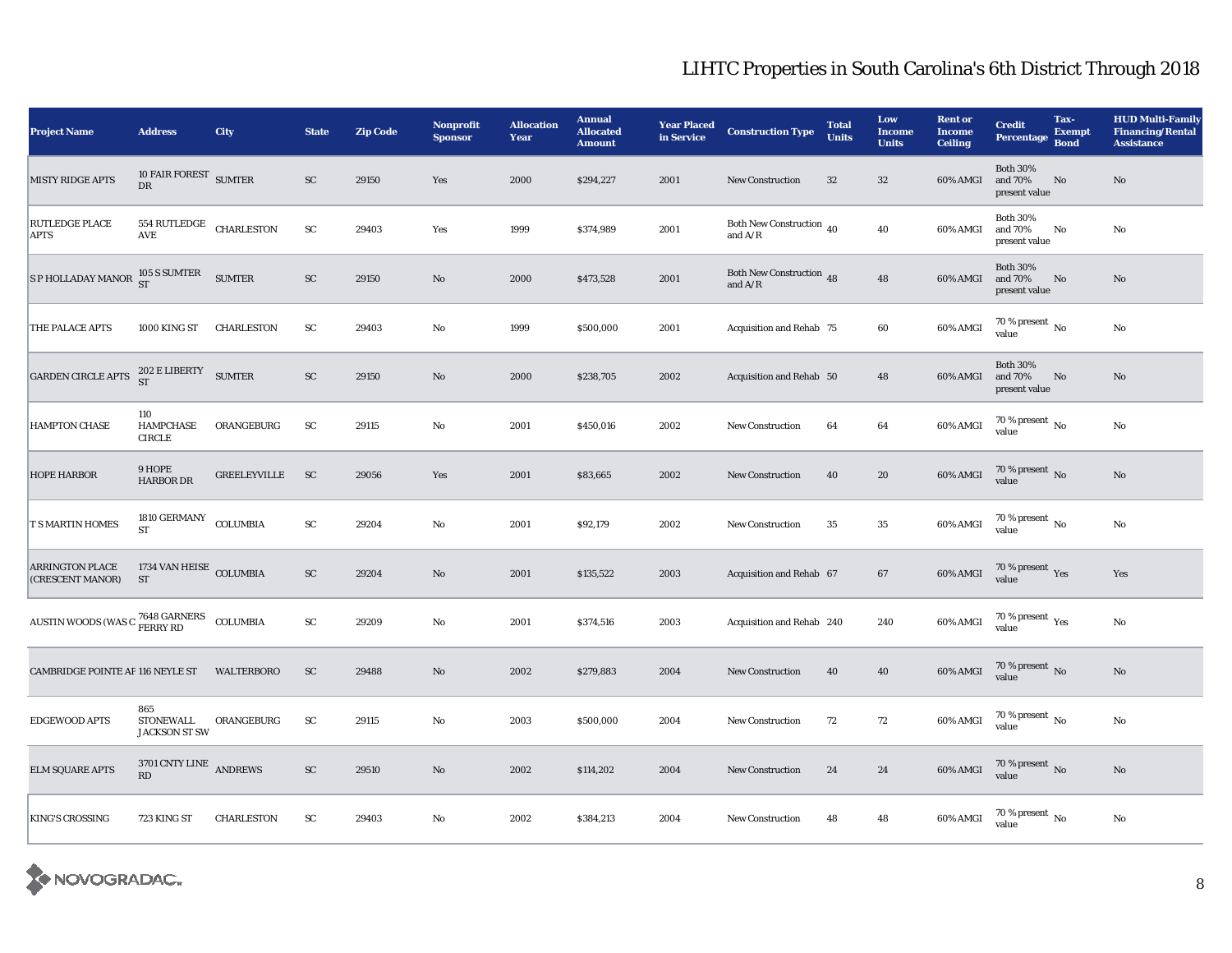| <b>Project Name</b>                             | <b>Address</b>                         | City                              | <b>State</b> | <b>Zip Code</b> | <b>Nonprofit</b><br><b>Sponsor</b> | <b>Allocation</b><br>Year | <b>Annual</b><br><b>Allocated</b><br><b>Amount</b> | <b>Year Placed</b><br>in Service | <b>Construction Type</b>              | <b>Total</b><br><b>Units</b> | Low<br><b>Income</b><br><b>Units</b> | <b>Rent or</b><br><b>Income</b><br>Ceiling | <b>Credit</b><br><b>Percentage</b>          | Tax-<br><b>Exempt</b><br><b>Bond</b> | <b>HUD Multi-Family</b><br><b>Financing/Rental</b><br><b>Assistance</b> |
|-------------------------------------------------|----------------------------------------|-----------------------------------|--------------|-----------------|------------------------------------|---------------------------|----------------------------------------------------|----------------------------------|---------------------------------------|------------------------------|--------------------------------------|--------------------------------------------|---------------------------------------------|--------------------------------------|-------------------------------------------------------------------------|
| <b>KINGS SQUARE APTS</b>                        | <b>630 E MAIN ST KINGSTREE</b>         |                                   | ${\rm SC}$   | 29556           | No                                 | 2002                      | \$124,108                                          | 2004                             | <b>New Construction</b>               | 28                           | 28                                   | 60% AMGI                                   | $70\,\%$ present $\,$ No value              |                                      | No                                                                      |
| NORTH CENTRAL APTS 1054 KING ST                 |                                        | <b>CHARLESTON</b>                 | SC           | 29403           | Yes                                | 2002                      | \$234,376                                          | 2004                             | <b>New Construction</b>               | 35                           | $35\,$                               | 60% AMGI                                   | 70 % present $\overline{N_0}$<br>value      |                                      | No                                                                      |
| <b>OSPREY PLACE APTS</b>                        | 2390 BAKER<br>HOSPITAL BLVD CHARLESTON | <b>NORTH</b>                      | ${\rm SC}$   | 29405           | $\mathbf{N}\mathbf{o}$             | 2002                      | \$500,000                                          | 2004                             | <b>New Construction</b>               | 108                          | 72                                   | 60% AMGI                                   | $70\,\%$ present $\,$ No value              |                                      | No                                                                      |
| PHOENIX APTS                                    | 3841 ST JOHNS NORTH<br>AVE             | <b>CHARLESTON</b>                 | ${\rm sc}$   | 29405           | No                                 | 2002                      | \$98,803                                           | 2004                             | Acquisition and Rehab 16              |                              | 16                                   | 60% AMGI                                   | <b>Both 30%</b><br>and 70%<br>present value | No                                   | No                                                                      |
| RADCLIFFE MANOR                                 | 200 COMING ST CHARLESTON               |                                   | ${\rm SC}$   | 29403           | $\mathbf{N}\mathbf{o}$             | 2002                      | \$606,088                                          | 2004                             | Both New Construction 63<br>and $A/R$ |                              | $\bf63$                              | 60% AMGI                                   | <b>Both 30%</b><br>and 70%<br>present value | No                                   | No                                                                      |
| <b>SWANN LAKES APTS</b>                         | 212 PEGGY CT                           | <b>LAKE CITY</b>                  | ${\rm SC}$   | 29560           | No                                 | 2002                      | \$137,799                                          | 2004                             | <b>New Construction</b>               | 24                           | $\bf 24$                             | 60% AMGI                                   | $70$ % present $\,$ No $\,$<br>value        |                                      | $\rm No$                                                                |
| <b>AVALON PLACE</b>                             | 1030 ATLAS RD COLUMBIA                 |                                   | ${\rm SC}$   | 29209           | $\mathbf{N}\mathbf{o}$             | 2003                      | \$427,616                                          | 2005                             | <b>New Construction</b>               | 72                           | 72                                   | 60% AMGI                                   | $70\,\%$ present $\,$ No value              |                                      | $\rm No$                                                                |
| CELIA SAXON I                                   | 1917 HARDEN ST COLUMBIA                |                                   | ${\rm SC}$   | 29204           | Yes                                | 2003                      | \$400,000                                          | 2005                             | <b>New Construction</b>               | 39                           | $39\,$                               | 60% AMGI                                   | 70 % present $\overline{N_0}$<br>value      |                                      | No                                                                      |
| THE GARDENS AT<br><b>MONTAGUE</b>               | 4840 UPJOHN<br>RD                      | <b>NORTH</b><br><b>CHARLESTON</b> | ${\rm SC}$   | 29405           | No                                 | 2003                      | \$500,000                                          | 2005                             | <b>New Construction</b>               | 64                           | 64                                   | 60% AMGI                                   | $70$ % present $\,$ No value                |                                      | No                                                                      |
| HILLANDALE, LP                                  | 525 ALCOTT DR COLUMBIA                 |                                   | ${\rm SC}$   | 29203           | $\mathbf{No}$                      | 2003                      | \$35,207                                           | 2005                             | Acquisition and Rehab 200             |                              | 200                                  | 60% AMGI                                   | $30$ % present $\,$ $\rm Yes$<br>value      |                                      | Yes                                                                     |
| <b>CELIA SAXON II</b>                           | 2211 READ ST                           | <b>COLUMBIA</b>                   | ${\rm sc}$   | 29204           | Yes                                | 2004                      | \$361,910                                          | 2006                             | <b>New Construction</b>               | 32                           | $32\,$                               | $60\%$ AMGI                                | $70$ % present $\,$ No value                |                                      | No                                                                      |
| MANNING GARDENS                                 | 214 ALFRED<br><b>HENRY DR</b>          | MANNING                           | ${\rm sc}$   | 29102           | No                                 | 2004                      | \$288,037                                          | 2006                             | Acquisition and Rehab 50              |                              | 50                                   | 60% AMGI                                   | <b>Both 30%</b><br>and 70%<br>present value | No                                   | Yes                                                                     |
| <b>ALSTON LAKE APTS</b>                         | 2430 ALSTON<br>AVE                     | <b>NORTH</b><br><b>CHARLESTON</b> | ${\rm SC}$   | 29406           | Yes                                | 2004                      | \$521,825                                          | 2006                             | <b>New Construction</b>               | 72                           | 72                                   | 60% AMGI                                   | $70$ % present $\,$ No value                |                                      | No                                                                      |
| BRIDGEVIEW VILLAGE $^{100}$ N ROMNEY CHARLESTON |                                        |                                   | ${\rm SC}$   | 29403           | No                                 | 2003                      | \$1,311,183                                        | 2006                             | Acquisition and Rehab 300             |                              | 300                                  | 60% AMGI                                   | $30\,\%$ present $\,\mathrm{Yes}$ value     |                                      | Yes                                                                     |

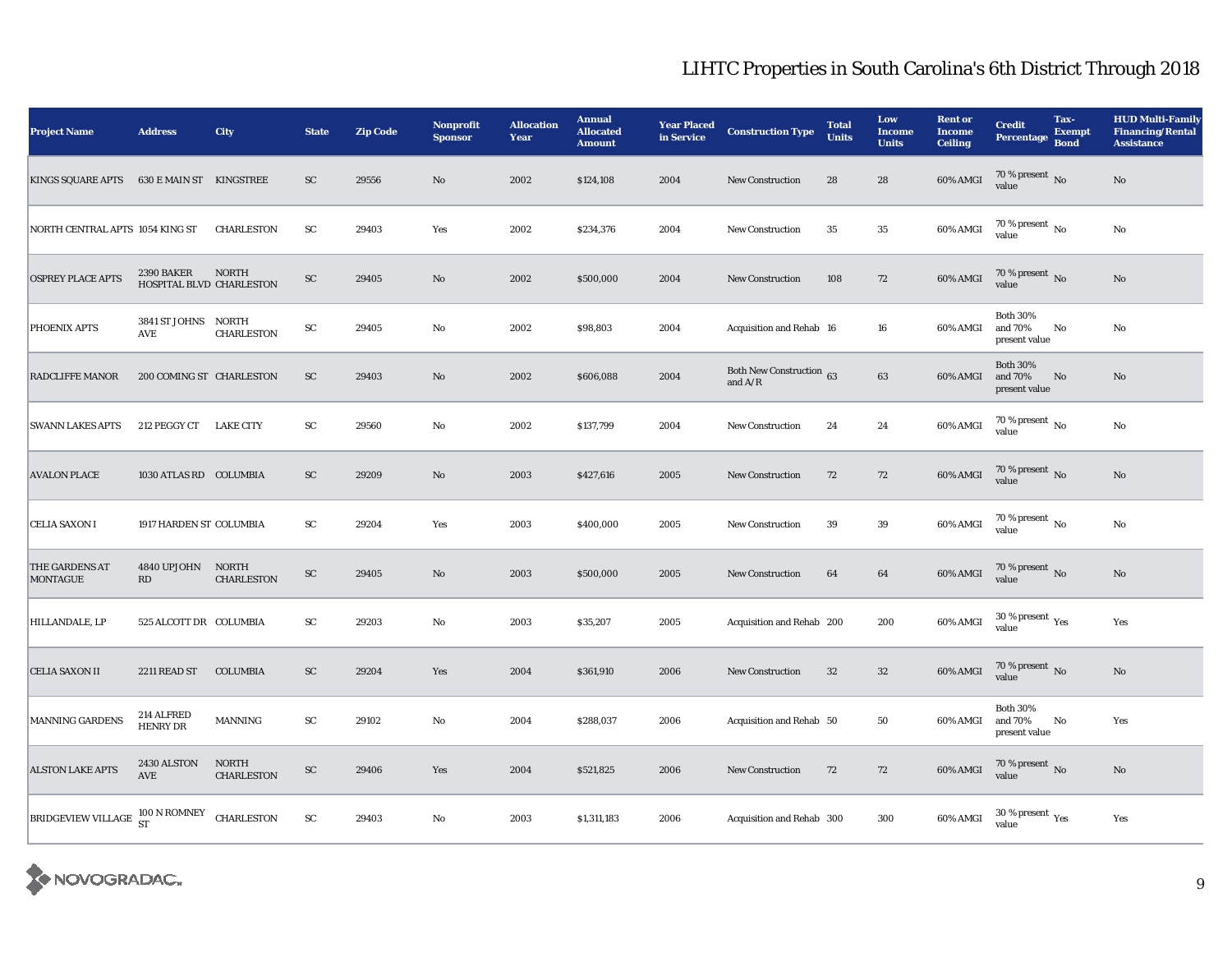| <b>Project Name</b>                            | <b>Address</b>                                   | City                              | <b>State</b> | <b>Zip Code</b> | <b>Nonprofit</b><br><b>Sponsor</b> | <b>Allocation</b><br>Year | <b>Annual</b><br><b>Allocated</b><br><b>Amount</b> | <b>Year Placed</b><br>in Service | <b>Construction Type</b> | <b>Total</b><br><b>Units</b> | Low<br><b>Income</b><br><b>Units</b> | <b>Rent or</b><br><b>Income</b><br><b>Ceiling</b> | <b>Credit</b><br><b>Percentage</b>          | Tax-<br><b>Exempt</b><br><b>Bond</b> | <b>HUD Multi-Family</b><br><b>Financing/Rental</b><br><b>Assistance</b> |
|------------------------------------------------|--------------------------------------------------|-----------------------------------|--------------|-----------------|------------------------------------|---------------------------|----------------------------------------------------|----------------------------------|--------------------------|------------------------------|--------------------------------------|---------------------------------------------------|---------------------------------------------|--------------------------------------|-------------------------------------------------------------------------|
| <b>DEER PARK APTS</b>                          | 7225 FIRELANE COLUMBIA<br>$\mathbf{R}\mathbf{D}$ |                                   | ${\rm SC}$   | 29223           | No                                 | 2004                      | \$440,321                                          | 2006                             | New Construction         | 64                           | 64                                   | 60% AMGI                                          | $70\,\%$ present $\,$ No value              |                                      | No                                                                      |
| <b>ASHTON TRACE</b>                            | 1013 ASHTON<br><b>TRACE DR</b>                   | MANNING                           | ${\rm SC}$   | 29102           | $\mathbf{N}\mathbf{o}$             | 2004                      | \$232,655                                          | 2006                             | <b>New Construction</b>  | 32                           | $32\,$                               | 60% AMGI                                          | 70 % present $\,$ No $\,$<br>value          |                                      | $\rm No$                                                                |
| <b>BAMBERG VILLAGE</b>                         | 41 VILLAGE CT BAMBERG                            |                                   | ${\rm SC}$   | 29003           | $\mathbf{N}\mathbf{o}$             | 2007                      | \$60,769                                           | 2007                             | New Construction         | 24                           | 24                                   | 60% AMGI                                          | $30\,\%$ present $\,$ Yes value             |                                      | No                                                                      |
| DEERFIELD VILLAGE                              | 1482<br>DEERFIELD RD HARDEEVILLE                 |                                   | ${\rm SC}$   | 29927           | Yes                                | 2005                      | \$301,388                                          | 2007                             | Acquisition and Rehab 26 |                              | 26                                   | <b>50% AMGI</b>                                   | $70\,\%$ present $_{\rm{No}}$               |                                      | No                                                                      |
| DOGWOOD CROSSING 201 FOLLY RD ORANGEBURG       |                                                  |                                   | <b>SC</b>    | 29115           | $\mathbf{N}\mathbf{o}$             | 2005                      | \$599,189                                          | 2007                             | New Construction         | 72                           | 72                                   | <b>60% AMGI</b>                                   | $70\,\%$ present $\,$ No value              |                                      | No                                                                      |
| EDISTO TERRACE APTS 180 MABEL T<br>WILLIS BLVD |                                                  | <b>WALTERBORO</b>                 | ${\rm SC}$   | 29488           | No                                 | 2006                      | \$472,952                                          | 2007                             | <b>New Construction</b>  | 48                           | 48                                   | $60\%$ AMGI                                       | $70\,\%$ present $\,$ No value              |                                      | $\rm No$                                                                |
| FAIRRIDGE LANE APTS PINKNEY                    | 309 EAST<br><b>STREET</b>                        | <b>DENMARK</b>                    | ${\rm SC}$   | 29042           | No                                 | 2007                      | \$65,691                                           | 2007                             | Acquisition and Rehab 24 |                              | 24                                   | 60% AMGI                                          | $30\,\%$ present $\,\mathrm{Yes}$ value     |                                      | No                                                                      |
| GRAND STREET APTS 4301 GRAND ST COLUMBIA       |                                                  |                                   | ${\rm SC}$   | 29203           | No                                 | 2005                      | \$303,124                                          | 2007                             | Acquisition and Rehab 84 |                              | 84                                   | 60% AMGI                                          | <b>Both 30%</b><br>and 70%<br>present value | No                                   | No                                                                      |
| HERON CROSSING APTS 72 HERON XING RIDGELAND    |                                                  |                                   | ${\rm SC}$   | 29936           | $\mathbf{N}\mathbf{o}$             | 2005                      | \$214,247                                          | 2007                             | New Construction         | 40                           | $32\,$                               | 60% AMGI                                          | $70\,\%$ present $\,$ No value              |                                      | No                                                                      |
| HORIZON VILLAGE                                | 3835 SPRUILL<br>AVE                              | <b>NORTH</b><br><b>CHARLESTON</b> | ${\rm SC}$   | TIM SCHALK      | No                                 | 2003                      | \$1,522,794                                        | 2007                             | <b>New Construction</b>  | 306                          | 281                                  | $60\%$ AMGI                                       | 30 % present $\,$ $\rm Yes$<br>value        |                                      | No                                                                      |
| <b>SUMTER PLACE</b>                            | 14 W<br><b>BARTLETTE ST</b>                      | <b>SUMTER</b>                     | ${\rm SC}$   | 29150           | No                                 | 2005                      | \$455,771                                          | 2007                             | New Construction         | 41                           | 41                                   | <b>60% AMGI</b>                                   | $70\,\%$ present $\,$ No value              |                                      | No                                                                      |
| <b>WEDGEWOOD APTS</b>                          | 109 HOOD ST                                      | <b>ST STEPHEN</b>                 | ${\rm SC}$   | 29479           | $\mathbf{N}\mathbf{o}$             | 2007                      | \$43,253                                           | 2007                             | <b>New Construction</b>  | 16                           | 16                                   | $60\%$ AMGI                                       | 30 % present $\rm \gamma_{\rm es}$<br>value |                                      | $\rm No$                                                                |
| <b>WYNDHAM POINTE</b><br><b>APTS</b>           | 80 BRIGHTON<br><b>HILL RD</b>                    | <b>COLUMBIA</b>                   | ${\rm SC}$   | 29223           | $\rm No$                           | 2004                      | \$764,402                                          | 2007                             | New Construction         | 178                          | 178                                  | 60% AMGI                                          | $30\,\%$ present $\,\mathrm{Yes}$ value     |                                      | No                                                                      |
| BAILEY GARDENS APTS 258 RETHA ST LAKE CITY     |                                                  |                                   | SC           | 29560           | $\rm No$                           | 2006                      | \$105,002                                          | 2008                             | <b>New Construction</b>  | 24                           | 24                                   | 60% AMGI                                          | $70\,\%$ present $\,$ No $\,$<br>value      |                                      | No                                                                      |

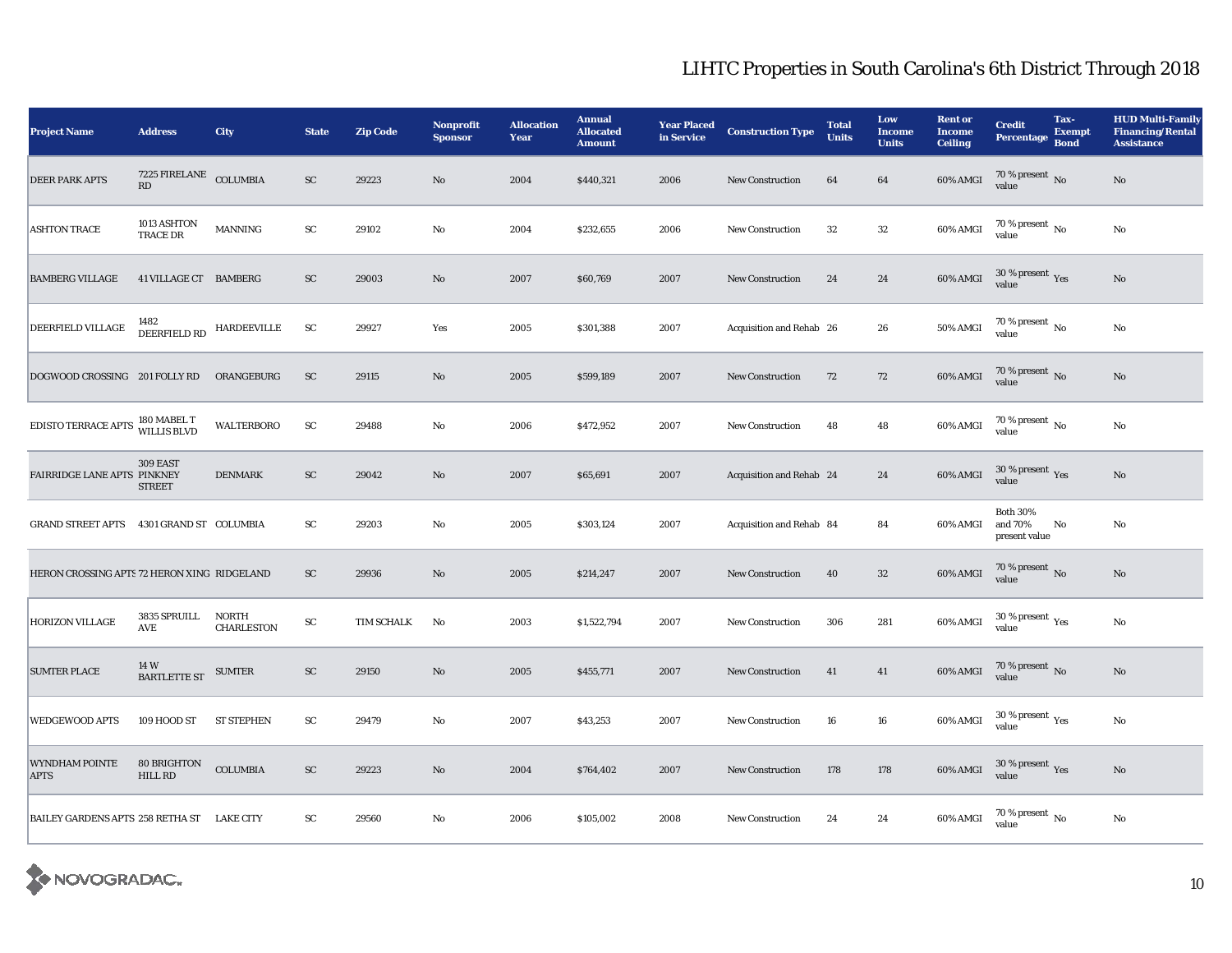| <b>Project Name</b>                                               | <b>Address</b>                    | City                              | <b>State</b>           | <b>Zip Code</b> | <b>Nonprofit</b><br><b>Sponsor</b> | <b>Allocation</b><br>Year | <b>Annual</b><br><b>Allocated</b><br><b>Amount</b> | <b>Year Placed</b><br>in Service | <b>Construction Type</b> | <b>Total</b><br><b>Units</b> | Low<br><b>Income</b><br><b>Units</b> | <b>Rent or</b><br><b>Income</b><br><b>Ceiling</b> | <b>Credit</b><br><b>Percentage</b>          | Tax-<br><b>Exempt</b><br><b>Bond</b> | <b>HUD Multi-Family</b><br><b>Financing/Rental</b><br><b>Assistance</b> |
|-------------------------------------------------------------------|-----------------------------------|-----------------------------------|------------------------|-----------------|------------------------------------|---------------------------|----------------------------------------------------|----------------------------------|--------------------------|------------------------------|--------------------------------------|---------------------------------------------------|---------------------------------------------|--------------------------------------|-------------------------------------------------------------------------|
| <b>MADISON STATION</b>                                            | 4020 ULMER RD COLUMBIA            |                                   | SC                     | 29209           | No                                 | 2006                      | \$600,000                                          | 2008                             | <b>New Construction</b>  | 64                           | 64                                   | 60% AMGI                                          | $70\,\%$ present $\,$ No value              |                                      | No                                                                      |
| MAGNOLIA PARK APTS <sup>3729</sup> CNTY LINE ANDREWS              |                                   |                                   | ${\rm sc}$             | 29510           | No                                 | 2006                      | \$98,952                                           | 2008                             | <b>New Construction</b>  | 24                           | 24                                   | 60% AMGI                                          | 70 % present $N_0$<br>value                 |                                      | $\rm No$                                                                |
| MAGNOLIA VILLAGE<br><b>APTS</b>                                   | 450 SPRUCE ST WALTERBORO          |                                   | $\mathbf{S}\mathbf{C}$ | 29488           | $\mathbf{N}\mathbf{o}$             | 2007                      | \$51,045                                           | 2008                             | Acquisition and Rehab 24 |                              | 24                                   | 60% AMGI                                          | $30\,\%$ present $\,\mathrm{Yes}$ value     |                                      | $\rm No$                                                                |
| PINE HILL APTS                                                    | 137 YELLOW<br><b>JASMINE RD</b>   | ORANGEBURG                        | ${\rm SC}$             | 29118           | No                                 | 2006                      | \$512,465                                          | 2008                             | <b>New Construction</b>  | 71                           | 71                                   | $60\%$ AMGI                                       | 70 % present $\,$ No $\,$<br>value          |                                      | No                                                                      |
| <b>SUMMER LANE APTS</b>                                           | 102<br>SUMMERLANE SANTEE<br>DR    |                                   | ${\rm SC}$             | 29142           | No                                 | 2007                      | \$37,803                                           | 2008                             | Acquisition and Rehab 24 |                              | 24                                   | 60% AMGI                                          | 70 % present $\,$ No $\,$<br>value          |                                      | $\rm No$                                                                |
| WALNUT VILLAGE<br>APTS                                            | 220 BRADHAM<br>AVE                | <b>MANNING</b>                    | ${\rm SC}$             | 29102           | No                                 | 2007                      | \$66,068                                           | 2008                             | Acquisition and Rehab 24 |                              | 24                                   | 60% AMGI                                          | 30 % present $\rm \gamma_{\rm es}$<br>value |                                      | No                                                                      |
| <b>BROOKSIDE CROSSING</b><br><b>APTS</b>                          | 220<br><b>SPRINGTREE</b><br>DR    | COLUMBIA                          | ${\rm SC}$             | 29223           | No                                 | 2007                      | \$670,734                                          | 2010                             | <b>New Construction</b>  | 162                          | 162                                  | 60% AMGI                                          | 30 % present $\rm\,Yes$<br>value            |                                      | No                                                                      |
| <b>CYPRESS PLACE APTS</b><br>(2009 TCEX EXCH<br>FUNDS)            | 3907<br>RIDGEWOOD<br>AVE          | <b>COLUMBIA</b>                   | ${\rm SC}$             | 29203           | No                                 | 2009                      | \$314,434                                          | 2010                             | Acquisition and Rehab 44 |                              | 44                                   | 60% AMGI                                          | <b>Both 30%</b><br>and 70%<br>present value | No                                   | No                                                                      |
| <b>FAIRFAX GARDEN</b><br><b>APTS</b>                              | 1914<br>CHARLESTON FAIRFAX<br>AVE |                                   | ${\rm SC}$             | 29827           | $\mathbf{No}$                      | 2008                      | \$113,984                                          | 2010                             | Acquisition and Rehab 44 |                              | 44                                   | 60% AMGI                                          | 30 % present $\rm\,Yes$<br>value            |                                      | $\rm No$                                                                |
| HARVIN MANOR APTS 53 S CHURCH ST SUMMERTON                        |                                   |                                   | SC                     | 29148           | No                                 | 1991                      | \$101,336                                          | 2010                             | Acquisition and Rehab 32 |                              | 32                                   | 60% AMGI                                          | 30 % present $\rm_{Yes}$<br>value           |                                      | No                                                                      |
| JENNY GREENE (2009 22 THATCHER<br><b>TCEX EXCH FUNDS)</b>         | RD                                | ${\bf HARDEEVILLE}$               | <b>SC</b>              | 29927           | No                                 | 2009                      | \$780,000                                          | 2010                             | New Construction         | 50                           | 50                                   | 60% AMGI                                          | $70\,\%$ present $\,$ No value              |                                      | $\rm No$                                                                |
| KINGS SQUARE APTS II                                              | 707 NELSON<br><b>BLVD</b>         | <b>KINGSTREE</b>                  | ${\rm SC}$             | 29556           | No                                 | 2009                      | \$249,538                                          | 2010                             | <b>New Construction</b>  | 24                           | 24                                   | 60% AMGI                                          | 70 % present $\,$ No $\,$<br>value          |                                      | $\rm No$                                                                |
| PALMETTO RIDGE<br><b>ESTATES (2009 TCEX</b><br><b>EXCH FUNDS)</b> | 889 N<br><b>MATTHEWS RD</b>       | <b>LAKE CITY</b>                  | ${\rm SC}$             | 29560           | No                                 | 2009                      | \$745,484                                          | 2010                             | <b>New Construction</b>  | 56                           | 56                                   | 60% AMGI                                          | $70\,\%$ present $\,$ No value              |                                      | $\mathbf{N}\mathbf{o}$                                                  |
| THE VILLAS AT<br><b>HORIZON VILLAGE</b><br>(2009 TCEX EXCH)       | 3800 RIVERS<br>AVE                | <b>NORTH</b><br><b>CHARLESTON</b> | ${\rm SC}$             | 29405           | No                                 | 2009                      | \$711,963                                          | 2010                             | <b>New Construction</b>  | 71                           | 71                                   | 60% AMGI                                          | $70$ % present $\,$ No $\,$<br>value        |                                      | $\rm No$                                                                |

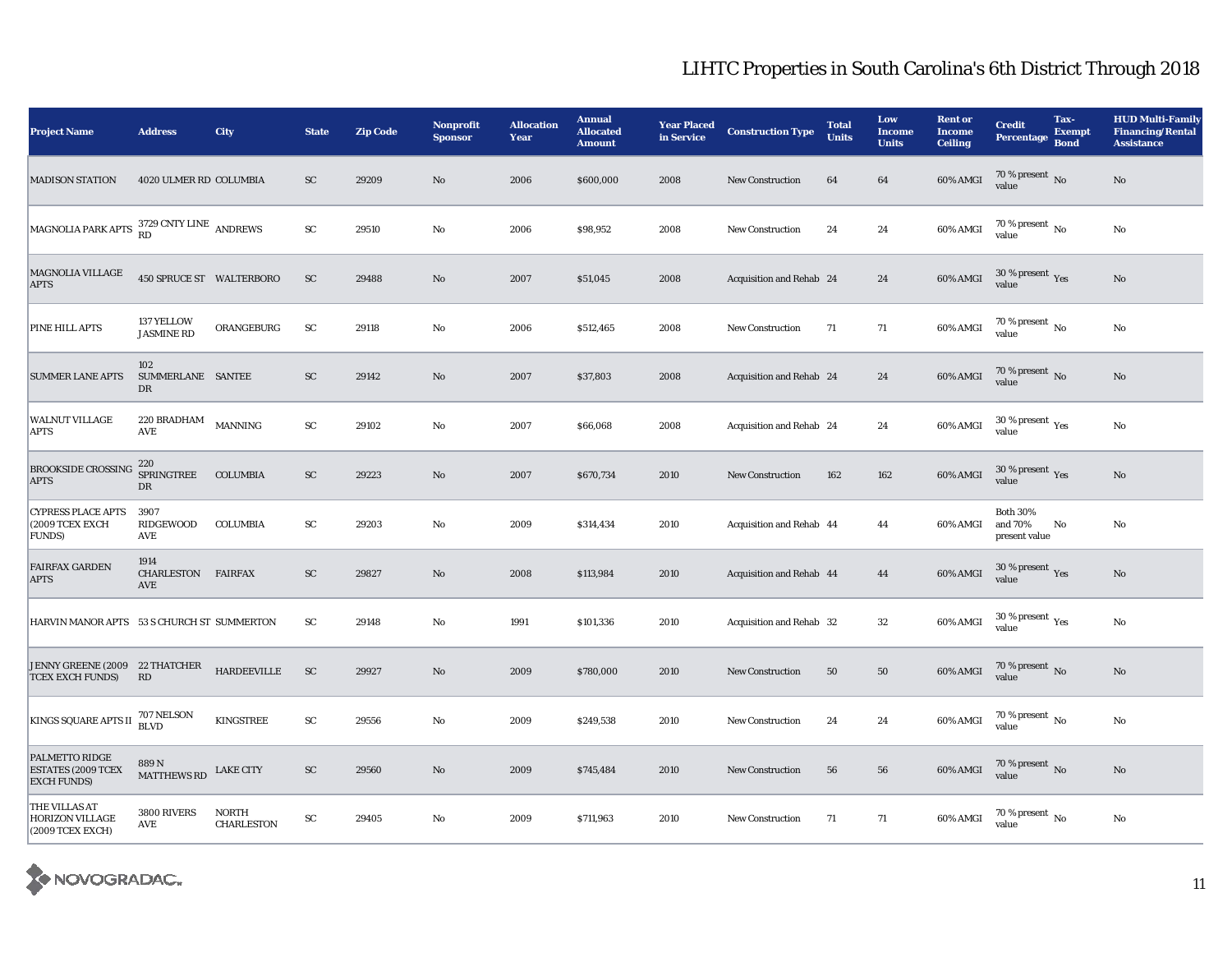| <b>Project Name</b>                       | <b>Address</b>                             | City              | <b>State</b> | <b>Zip Code</b> | Nonprofit<br><b>Sponsor</b> | <b>Allocation</b><br>Year | <b>Annual</b><br><b>Allocated</b><br><b>Amount</b> | <b>Year Placed</b><br>in Service | <b>Construction Type</b> | <b>Total</b><br><b>Units</b> | Low<br><b>Income</b><br><b>Units</b> | <b>Rent or</b><br><b>Income</b><br><b>Ceiling</b> | <b>Credit</b><br><b>Percentage</b>                   | Tax-<br><b>Exempt</b><br><b>Bond</b> | <b>HUD Multi-Family</b><br><b>Financing/Rental</b><br><b>Assistance</b> |
|-------------------------------------------|--------------------------------------------|-------------------|--------------|-----------------|-----------------------------|---------------------------|----------------------------------------------------|----------------------------------|--------------------------|------------------------------|--------------------------------------|---------------------------------------------------|------------------------------------------------------|--------------------------------------|-------------------------------------------------------------------------|
| <b>WEST YARD LOFTS</b>                    | 2375 NOISETTE NORTH<br><b>BLVD</b>         | <b>CHARLESTON</b> | SC           | 29405           | No                          | 2009                      | \$697,706                                          | 2010                             | <b>New Construction</b>  | 60                           | 60                                   | 60% AMGI                                          | Not<br>Indicated                                     | No                                   | No                                                                      |
| <b>WOODLAND PARK</b><br><b>APTS</b>       | 113 SHARON LN ST GEORGE                    |                   | ${\rm sc}$   | 29477           | No                          | 2008                      | \$60,290                                           | 2010                             | <b>New Construction</b>  | 24                           | 24                                   | 60% AMGI                                          | 30 % present $\rm\thinspace\gamma_{\rm es}$<br>value |                                      | No                                                                      |
| MADISON STATION II 4010 ULMER RD COLUMBIA |                                            |                   | ${\rm SC}$   | 29209           | No                          | 2010                      | \$682,886                                          | 2011                             | New Construction         | 48                           | $\bf 48$                             | 60% AMGI                                          | $70\,\%$ present $_{\rm No}$                         |                                      | $\rm No$                                                                |
| <b>REGENT PARK APTS</b>                   | 680 WINDSOR<br><b>LAKE WAY</b>             | $\sf COLUMBIA$    | ${\rm SC}$   | 29223           | No                          | 2010                      | \$850,000                                          | 2011                             | <b>New Construction</b>  | 72                           | 72                                   | 60% AMGI                                          | 70 % present $\,$ No $\,$<br>value                   |                                      | $\rm No$                                                                |
| <b>ARCADIA PARK</b>                       | 2400 KNEECE<br>RD                          | <b>COLUMBIA</b>   | ${\rm SC}$   | 29223           | No                          | 2011                      | \$848,507                                          | 2012                             | <b>New Construction</b>  | 60                           | 60                                   | 60% AMGI                                          | 70 % present $\overline{N}$ 0<br>value               |                                      | No                                                                      |
| <b>CHESTNUT POINTE</b>                    | 190 ROXBURY<br><b>CT</b>                   | <b>SUMTER</b>     | ${\rm sc}$   | 29150           | No                          | 2011                      | \$707,546                                          | 2013                             | <b>New Construction</b>  | 48                           | 48                                   | 60% AMGI                                          | 70 % present $\,$ No $\,$<br>value                   |                                      | No                                                                      |
| EHRHARDT PLACE<br><b>APTS</b>             | 385 MILL ST                                | EHRHARDT          | ${\rm SC}$   | 29081           | No                          | 2012                      | \$117,704                                          | 2014                             | <b>New Construction</b>  | 16                           | 16                                   | 60% AMGI                                          | <b>Both 30%</b><br>and 70%<br>present value          | No                                   | No                                                                      |
| MANNINGTON PLACE 625 S MILL ST            |                                            | MANNING           | ${\rm SC}$   | 29102           | No                          | 2013                      | \$71,560                                           | 2014                             | <b>New Construction</b>  | 40                           | 40                                   | 60% AMGI                                          | <b>Both 30%</b><br>and 70%<br>present value          | No                                   | No                                                                      |
| <b>HARBOUR STATION</b>                    | 6935 RIVERS<br><b>AVENUE</b>               | N CHARLESTON      | SC           | 29406           | No                          | 2013                      | \$750,000                                          | 2015                             | <b>New Construction</b>  | 56                           | 56                                   | 60% AMGI                                          | 70 % present $\,$ No $\,$<br>value                   |                                      | No                                                                      |
| <b>HILLCREST</b><br><b>APARTMENTS</b>     | 518 SNIDERS<br><b>HIGHWAY</b>              | <b>WALTERBORO</b> | <b>SC</b>    | 29488           | No                          | 2013                      | \$220,091                                          | 2015                             | Acquisition and Rehab 32 |                              | 32                                   | 60% AMGI                                          | <b>Both 30%</b><br>and 70%<br>present value          | No                                   | No                                                                      |
| <b>KENSINGTON POINTE</b><br>M13-SG450955  | 201<br>KENSINGTON MANNING<br><b>CIRCLE</b> |                   | ${\rm SC}$   | 29102           | No                          | 2013                      | \$747,667                                          | 2015                             | <b>New Construction</b>  | 48                           | 48                                   | $60\%$ AMGI                                       | 70 % present No<br>value                             |                                      | No                                                                      |
| <b>LOGAN LANE</b><br><b>APARTMENTS</b>    | 544 SOUTH<br><b>LOGAN STREET</b>           | RIDGELAND         | ${\bf SC}$   | 29936           | No                          | 2014                      | \$94,136                                           | 2015                             | Acquisition and Rehab 36 |                              | ${\bf 36}$                           | 60% AMGI                                          | 30 % present $\rm\thinspace_{Yes}$<br>value          |                                      | $\rm No$                                                                |
| MANNING LANE<br><b>APARTMENTS</b>         | 300 EAST<br><b>SOUTH STREET</b>            | MANNING           | <b>SC</b>    | 29102           | No                          | 2014                      | \$100,873                                          | 2015                             | Acquisition and Rehab 42 |                              | 42                                   | $60\%$ AMGI                                       | 30 % present $\sqrt{\gamma_{\rm ES}}$<br>value       |                                      | No                                                                      |
| <b>MARION MANOR</b>                       | 131 HOTEL<br><b>STREET</b>                 | <b>ST STEPHEN</b> | ${\rm SC}$   | 29479           | No                          | 2014                      | \$74,505                                           | 2015                             | Acquisition and Rehab 28 |                              | 28                                   | 60% AMGI                                          | $30$ % present $\,$ $\rm Yes$<br>value               |                                      | $\rm No$                                                                |

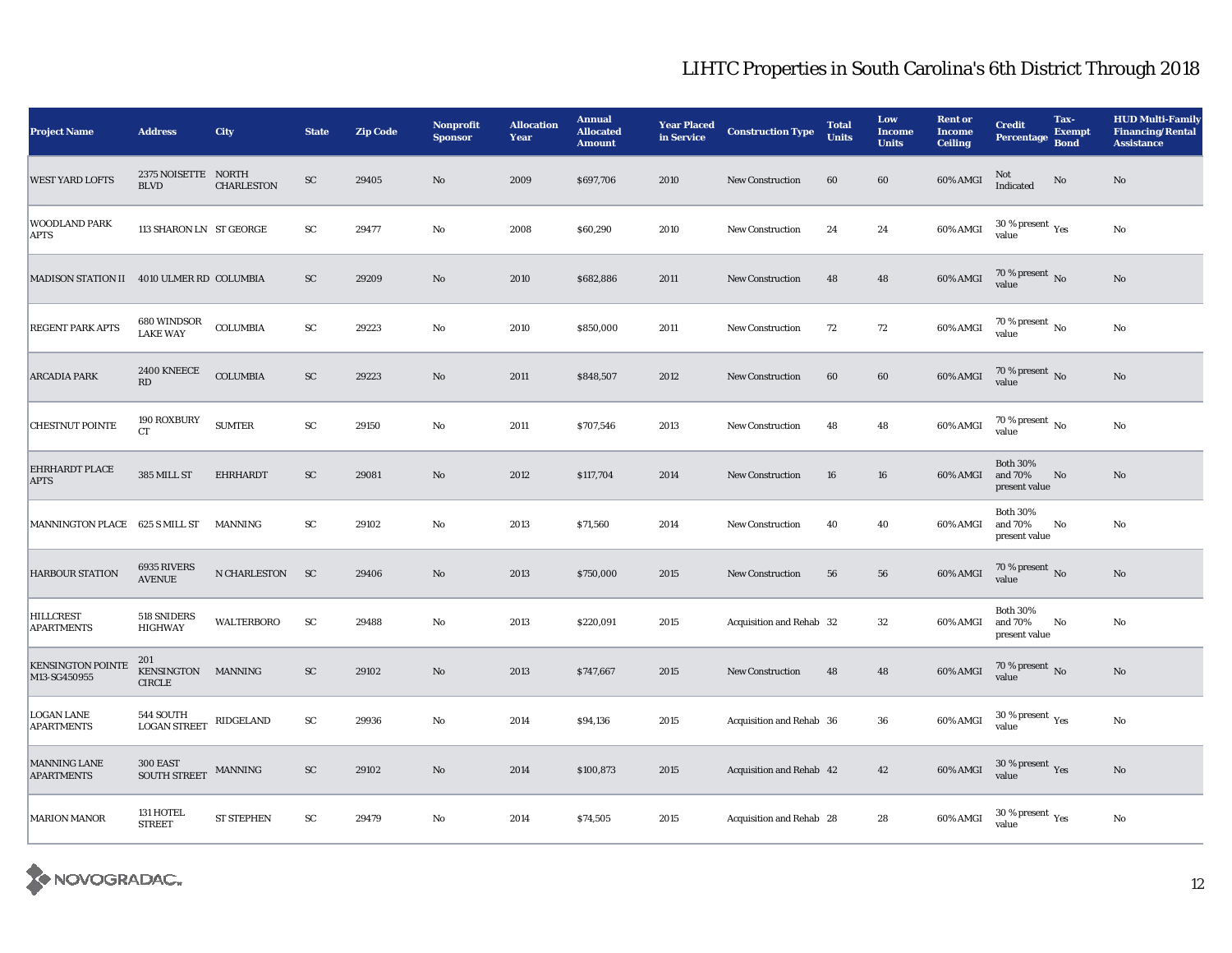| <b>Project Name</b>                        | <b>Address</b>                                                | City                              | <b>State</b> | <b>Zip Code</b> | Nonprofit<br><b>Sponsor</b> | <b>Allocation</b><br>Year | <b>Annual</b><br><b>Allocated</b><br><b>Amount</b> | <b>Year Placed</b><br>in Service | <b>Construction Type</b> | <b>Total</b><br><b>Units</b> | Low<br><b>Income</b><br><b>Units</b> | <b>Rent or</b><br><b>Income</b><br><b>Ceiling</b> | <b>Credit</b><br><b>Percentage</b>          | Tax-<br><b>Exempt</b><br><b>Bond</b> | <b>HUD Multi-Family</b><br><b>Financing/Rental</b><br><b>Assistance</b> |
|--------------------------------------------|---------------------------------------------------------------|-----------------------------------|--------------|-----------------|-----------------------------|---------------------------|----------------------------------------------------|----------------------------------|--------------------------|------------------------------|--------------------------------------|---------------------------------------------------|---------------------------------------------|--------------------------------------|-------------------------------------------------------------------------|
| SEABORN GREENE M13-174 RACE ST<br>SG450952 |                                                               | <b>BAMBERG</b>                    | SC           | 29003           | No                          | 2013                      | \$672,000                                          | 2015                             | <b>New Construction</b>  | 40                           | 40                                   | 60% AMGI                                          | $70\,\%$ present $\,$ No value              |                                      | No                                                                      |
| <b>SHARON PARK</b>                         | 123 SHARON<br><b>LANE</b>                                     | ST GEORGE                         | SC           | 29477           | No                          | 2014                      | \$33,844                                           | 2015                             | Acquisition and Rehab 12 |                              | 12                                   | 60% AMGI                                          | 30 % present $\rm\thinspace_{Yes}$<br>value |                                      | No                                                                      |
| <b>HARBOUR STATION</b>                     | 6937 RIVERS<br>AVE                                            | <b>NORTH</b><br><b>CHARLESTON</b> | ${\rm SC}$   | 29406           |                             | 2013                      | $\$0$                                              | 2015                             | Not Indicated            | 56                           | $\mathbf 0$                          |                                                   | Not<br>Indicated                            |                                      |                                                                         |
| <b>HIGHLAND POINTE</b>                     | <b>N MATTHEWS</b><br>RD                                       | <b>LAKE CITY</b>                  | ${\rm SC}$   |                 |                             | 2013                      | \$0                                                | 2015                             | Not Indicated            | 48                           | $\bf{0}$                             |                                                   | Not<br>Indicated                            |                                      |                                                                         |
| KENSINGTON POINTE EDGEWOOD DR MANNING      |                                                               |                                   | SC           |                 |                             | 2013                      | \$0                                                | 2015                             | Not Indicated            | 48                           | $\bf{0}$                             |                                                   | Not<br>Indicated                            |                                      |                                                                         |
| <b>SEABORN GREENE</b>                      | <b>RACE ST</b>                                                | <b>BAMBERG</b>                    | SC           |                 |                             | 2013                      | $\$0$                                              | 2015                             | Not Indicated            | 40                           | $\bf{0}$                             |                                                   | Not<br>Indicated                            |                                      |                                                                         |
| <b>BUTLER CROSSING</b>                     | 208 MARTIN<br>LUTHER KING KINGSTREE<br><b>JR AVE</b>          |                                   | SC           | 29556           | $\mathbf{N}\mathbf{o}$      | 2014                      | \$644,292                                          | 2016                             | <b>New Construction</b>  | 40                           | 40                                   | 60% AMGI                                          | $70\,\%$ present $\,$ No value              |                                      | $\mathbf{N}\mathbf{o}$                                                  |
| <b>JACKSON CREEK</b><br><b>STATION</b>     | 2406 KNEECE<br><b>ROAD</b>                                    | $\sf COLUMBIA$                    | ${\rm SC}$   | 29206           | $\rm No$                    | 2014                      | \$673,187                                          | 2016                             | <b>New Construction</b>  | 56                           | ${\bf 56}$                           | 60% AMGI                                          | 70 % present $\,$ No $\,$<br>value          |                                      | No                                                                      |
| PARKSIDE AT<br><b>BOULEVARD</b>            | 1500 SE<br><b>COLUMBIA</b><br>ROAD                            | ORANGEBURG                        | <b>SC</b>    | 29115           | $\rm No$                    | 2014                      | \$745,077                                          | 2016                             | <b>New Construction</b>  | 44                           | 44                                   | $60\%$ AMGI                                       | $70\,\%$ present $\,$ No value              |                                      | No                                                                      |
| <b>WINFIELD</b><br><b>APARTMENTS</b>       | 138 JUDGE<br><b>STREET AND</b><br>129 BOWMAN<br><b>STREET</b> | <b>HARLEYVILLE</b>                | SC           | 29448           | No                          | 2015                      | \$213,747                                          | 2016                             | Acquisition and Rehab 34 |                              | 34                                   | 60% AMGI                                          | <b>Both 30%</b><br>and 70%<br>present value | No                                   | No                                                                      |
| <b>BAY MEADOWS</b><br><b>APARTMENTS</b>    | 200 DORSEY<br><b>STREET</b>                                   | <b>WALTERBORO</b>                 | ${\rm SC}$   | 29488           | $\mathbf{N}\mathbf{o}$      | 2014                      | \$275,880                                          | 2016                             | Acquisition and Rehab 48 |                              | 48                                   | 60% AMGI                                          | <b>Both 30%</b><br>and 70%<br>present value | No                                   | No                                                                      |
| <b>ABERNATHY PLACE</b>                     | 7670 GARNERS<br>FERRY ROAD                                    | <b>COLUMBIA</b>                   | ${\rm SC}$   | 29209           | $\rm No$                    | 2015                      | \$747,357                                          | 2017                             | <b>New Construction</b>  | 64                           | $\bf{64}$                            | 60% AMGI                                          | 70 % present<br>value                       |                                      | No                                                                      |
| <b>DEVENWOOD</b><br><b>APARTMENTS</b>      | 137 CAPTAIN<br><b>BILL ROAD</b>                               | <b>RIDGELAND</b>                  | <b>SC</b>    | 29936           | No                          | 2016                      | \$188,582                                          | 2017                             | Acquisition and Rehab 24 |                              | 24                                   | 60% AMGI                                          | <b>Both 30%</b><br>and 70%<br>present value |                                      | No                                                                      |
| PARRISH GREENE                             | 57 PARRISH<br><b>GREENE LANE</b>                              | <b>ESTILL</b>                     | SC           | 29918           | No                          | 2015                      | \$456,311                                          | 2017                             | <b>New Construction</b>  | 28                           | 28                                   | 60% AMGI                                          | 70 % present<br>value                       |                                      | No                                                                      |